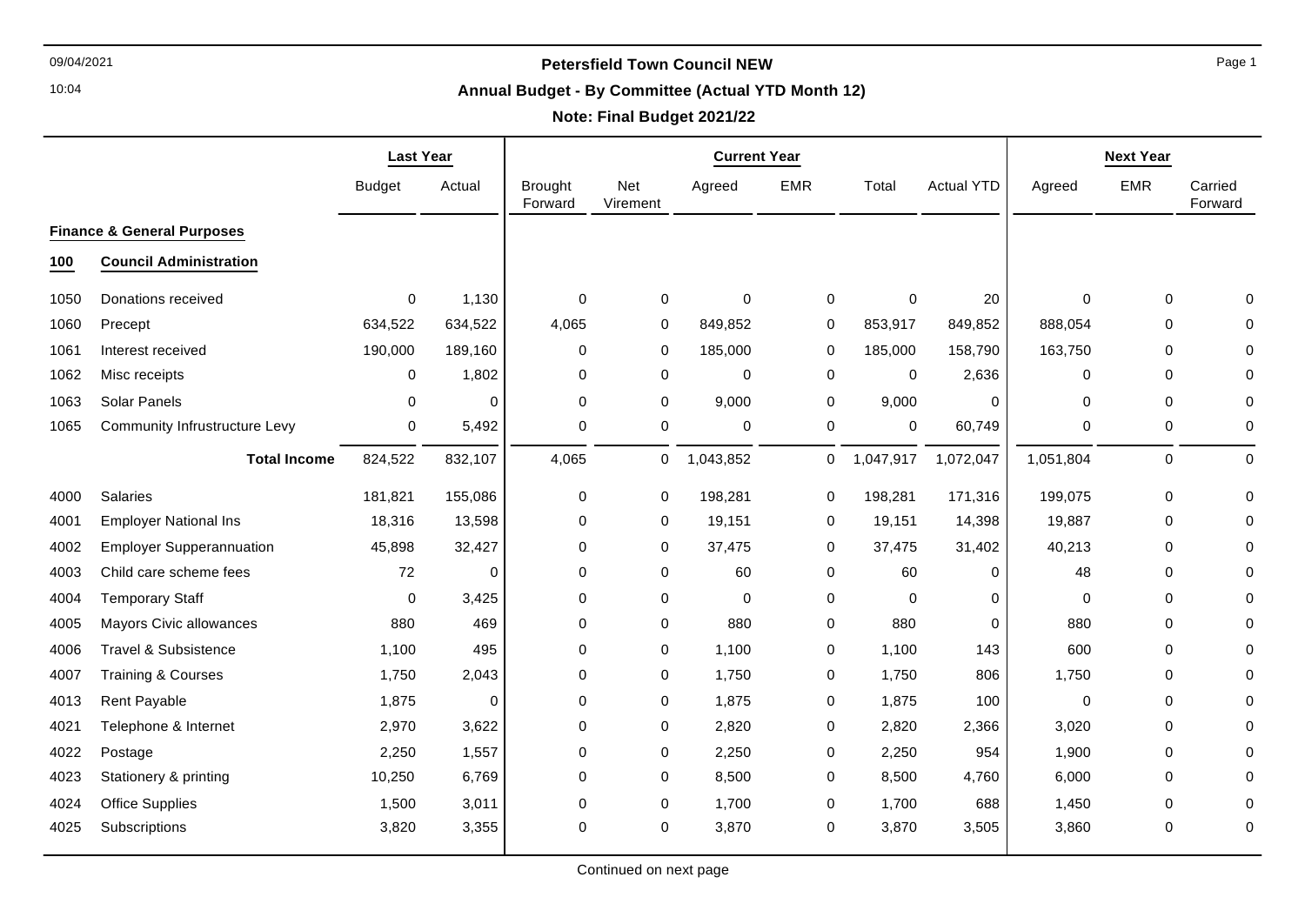10:04

# **Annual Budget - By Committee (Actual YTD Month 12)**

## **Note: Final Budget 2021/22**

|      |                                       | <b>Last Year</b> |          | <b>Current Year</b>       |                  |             |                  |             |                   |             | <b>Next Year</b> |                    |
|------|---------------------------------------|------------------|----------|---------------------------|------------------|-------------|------------------|-------------|-------------------|-------------|------------------|--------------------|
|      |                                       | <b>Budget</b>    | Actual   | <b>Brought</b><br>Forward | Net<br>Virement  | Agreed      | <b>EMR</b>       | Total       | <b>Actual YTD</b> | Agreed      | <b>EMR</b>       | Carried<br>Forward |
| 4026 | Insurance                             | 5,115            | 9,888    | $\mathbf 0$               | $\mathbf 0$      | 6,550       | $\mathbf 0$      | 6,550       | 9,353             | 7,450       | $\mathbf 0$      | $\Omega$           |
| 4027 | IT expenses                           | 11,685           | 13,719   | $\mathbf 0$               | 0                | 14,265      | 0                | 14,265      | 14,704            | 14,665      | 0                | O                  |
| 4028 | First Aid/Eye tests/Safety            | 1,050            | 464      | $\mathbf 0$               | $\mathbf 0$      | 1,050       | 0                | 1,050       | 78                | 850         | 0                |                    |
| 4032 | Staff advertising                     | 600              | 192      | $\mathbf 0$               | $\mathbf 0$      | 500         | 0                | 500         | $\Omega$          | 500         | 0                |                    |
| 4033 | Publicity                             | 975              | 2,903    | $\mathbf 0$               | $\mathbf 0$      | 1,325       | 0                | 1,325       | 2,046             | 1,325       | $\Omega$         |                    |
| 4034 | <b>Other Advertising</b>              | 700              | $\Omega$ | $\mathbf 0$               | $\mathbf 0$      | 700         | 0                | 700         | 1,154             | 700         | 0                |                    |
| 4035 | Newsletter                            | 7,700            | 7,370    | $\mathbf 0$               | 0                | 7,700       | 0                | 7,700       | 5,665             | 8,100       | 0                |                    |
| 4036 | <b>Election Expenses</b>              | 15,000           | 11,649   | $\mathbf 0$               | $\mathbf 0$      | 3,500       | $\mathbf 0$      | 3,500       | 0                 | 3,500       | 0                |                    |
| 4050 | <b>Equipment repairs and Main</b>     | 1,860            | 2,747    | $\mathbf 0$               | 0                | 3,250       | 0                | 3,250       | 2,439             | 3,750       | 0                |                    |
| 4052 | Equipment purchases                   | 2,750            | 321      | $\mathbf 0$               | 0                | 5,750       | 0                | 5,750       | 404               | 5,750       | 0                |                    |
| 4053 | Office equipment rentals              | 3,200            | 2,851    | $\mathbf 0$               | 0                | 3,200       | 0                | 3,200       | 2,003             | 2,550       | 0                |                    |
| 4080 | Legal Fees                            | 0                | 0        | $\mathbf 0$               | $\mathbf 0$      | $\mathbf 0$ | 0                | $\mathbf 0$ | 0                 | 0           | 0                |                    |
| 4081 | Internal and External Audit           | 6,800            | 4,900    | $\mathbf 0$               | $\mathbf 0$      | 5,200       | 0                | 5,200       | 1,850             | 4,200       | 0                |                    |
| 4082 | Accountancy                           | $\Omega$         | 1,800    | $\mathbf 0$               | 0                | 2,000       | 0                | 2,000       | 1,418             | 1,600       | 0                |                    |
| 4083 | Consultancy                           | 35,225           | 9,449    | $\mathbf 0$               | $\mathbf 0$      | 32,350      | 0                | 32,350      | 714               | 22,350      | 0                | 0                  |
| 4090 | Bank charges                          | 500              | 1,101    | $\mathbf 0$               | $\boldsymbol{0}$ | 500         | 0                | 500         | 342               | 740         | 0                | 0                  |
|      | <b>Overhead Expenditure</b>           | 365,662          | 295,210  | $\pmb{0}$                 | $\boldsymbol{0}$ | 367,552     | $\boldsymbol{0}$ | 367,552     | 272,605           | 356,713     | 0                | $\Omega$           |
|      | 100 Net Income over Expenditure       | 458,860          | 536,897  | 4,065                     | 0                | 676,300     | $\mathbf 0$      | 680,365     | 799,442           | 695,091     | 0                |                    |
| 6000 | plus Transfer from EMR                | $\mathbf 0$      | 3,092    | $\mathbf 0$               | 0                | 0           | $\mathbf 0$      | 0           | $\Omega$          | $\mathbf 0$ | 0                | $\Omega$           |
|      | <b>Movement to/(from) Gen Reserve</b> | 458,860          | 539,990  |                           |                  | 676,300     |                  | 680,365     | 799,442           | 695,091     |                  |                    |
| 105  | <b>Civic Functions</b>                |                  |          |                           |                  |             |                  |             |                   |             |                  |                    |
| 1049 | Mayor's Charity events- no lon        | $\Omega$         | 5,667    | $\mathbf 0$               | $\Omega$         | 0           | $\mathbf 0$      | $\Omega$    | 761               | 0           | 0                |                    |
| 1050 | Donations received                    | $\Omega$         | 100      | $\mathbf 0$               | $\Omega$         | $\Omega$    | $\mathbf 0$      | $\Omega$    | $\Omega$          | 0           | 0                | $\Omega$           |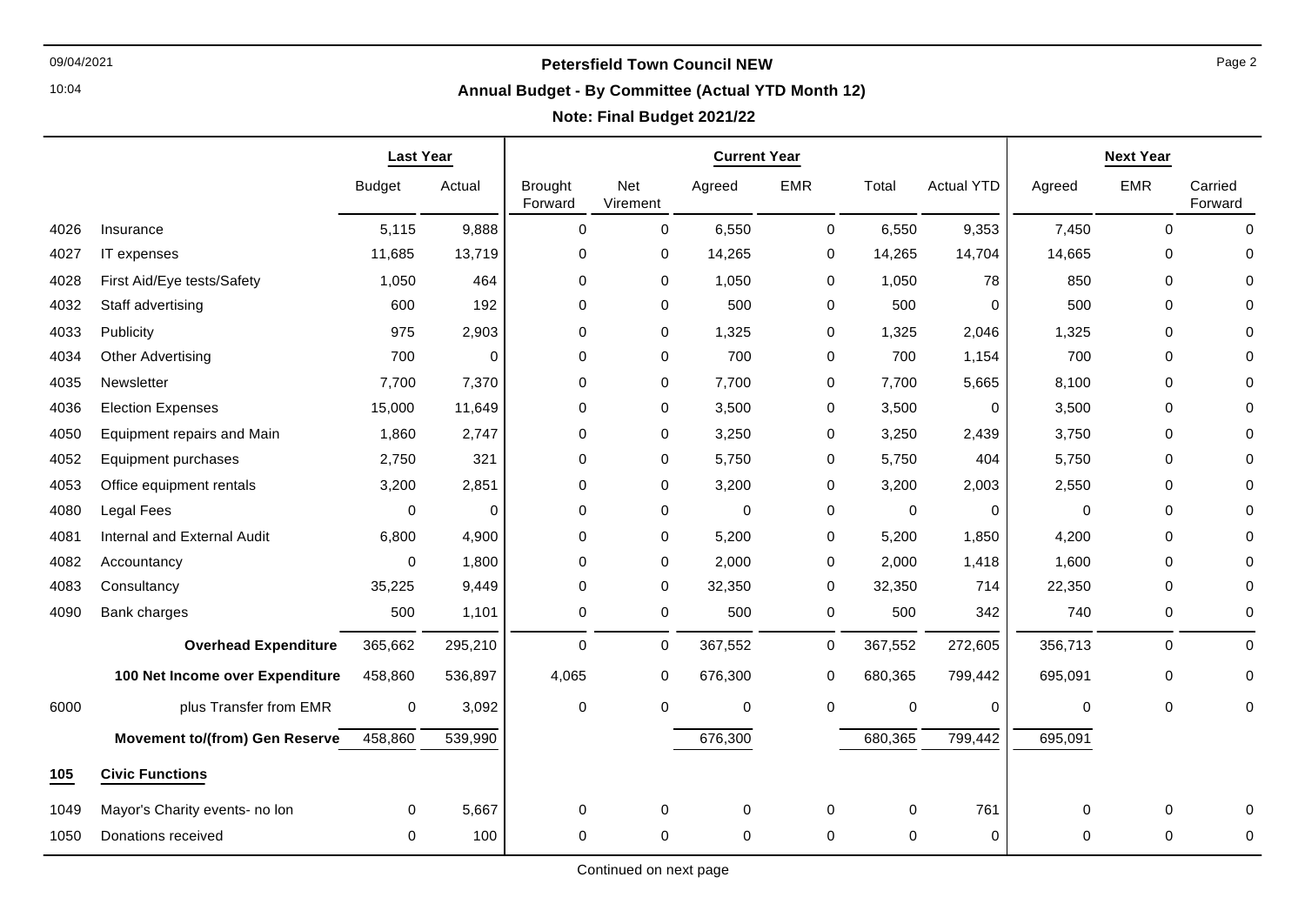10:04

#### **Annual Budget - By Committee (Actual YTD Month 12)**

## **Note: Final Budget 2021/22**

|      |                                     | <b>Last Year</b> |           | <b>Current Year</b>       |                        |             |             |             |                   |             | <b>Next Year</b> |                    |
|------|-------------------------------------|------------------|-----------|---------------------------|------------------------|-------------|-------------|-------------|-------------------|-------------|------------------|--------------------|
|      |                                     | <b>Budget</b>    | Actual    | <b>Brought</b><br>Forward | <b>Net</b><br>Virement | Agreed      | <b>EMR</b>  | Total       | <b>Actual YTD</b> | Agreed      | <b>EMR</b>       | Carried<br>Forward |
|      | <b>Total Income</b>                 | 0                | 5,767     | 0                         | $\mathbf 0$            | $\mathbf 0$ | 0           | $\mathbf 0$ | 761               | $\mathbf 0$ | 0                | $\Omega$           |
| 4005 | <b>Mayors Civic allowances</b>      | 2,000            | 1,346     | 0                         | $\mathbf 0$            | 2,000       | 0           | 2,000       | 775               | 2,000       | $\mathbf 0$      | 0                  |
| 4006 | <b>Travel &amp; Subsistence</b>     | 0                | 26        | 0                         | $\pmb{0}$              | $\mathbf 0$ | 0           | $\pmb{0}$   | $\mathbf 0$       | $\Omega$    | $\mathbf 0$      | 0                  |
| 4007 | <b>Training &amp; Courses</b>       | 500              | 488       | 0                         | 0                      | 500         | 0           | 500         | 180               | 500         | $\mathbf 0$      | 0                  |
| 4037 | <b>Town Clock</b>                   | 250              | 198       | 0                         | $\pmb{0}$              | 250         | 0           | 250         | $\mathbf 0$       | 250         | $\mathbf 0$      | 0                  |
| 4056 | Property repairs & maintenance      | 0                | 650       | 0                         | 0                      | $\mathbf 0$ | 0           | $\mathbf 0$ | 0                 | 0           | 0                | 0                  |
| 4064 | Rememberance Parade                 | 1,000            | 813       | 0                         | 0                      | 1,475       | 0           | 1,475       | 97                | 1,475       | 0                | 0                  |
|      | <b>Overhead Expenditure</b>         | 3,750            | 3,521     | $\Omega$                  | $\mathbf 0$            | 4,225       | $\mathbf 0$ | 4,225       | 1,052             | 4,225       | 0                | $\mathbf 0$        |
|      | Movement to/(from) Gen Reserve      | (3,750)          | 2,246     |                           |                        | (4,225)     |             | (4,225)     | (291)             | (4,225)     |                  |                    |
| 110  | <b>Economic Development</b>         |                  |           |                           |                        |             |             |             |                   |             |                  |                    |
| 4043 | Petersfield in Bloom                | 1,500            | 694       | 0                         | 0                      | 1,500       | 0           | 1,500       | 221               | 1,250       | 0                | 0                  |
| 4065 | Neighbourhood Plan                  | $\mathbf 0$      | 0         | 0                         | 0                      | 5,000       | 0           | 5,000       | 0                 | $\mathbf 0$ | 0                | 0                  |
| 4067 | Christmas Lights/Tree               | 24,250           | 28,744    | 0                         | 0                      | 23,400      | 0           | 23,400      | 22,723            | 23,950      | $\Omega$         | 0                  |
| 4083 | Consultancy                         | 0                | $-2,111$  | 0                         | 0                      | 0           | 0           | 0           | 2,111             | 0           | 0                | 0                  |
|      | <b>Overhead Expenditure</b>         | 25,750           | 27,327    | 0                         | 0                      | 29,900      | $\mathbf 0$ | 29,900      | 25,055            | 25,200      | 0                | $\mathbf 0$        |
| 6000 | plus Transfer from EMR              | 0                | 15,873    | 0                         | $\pmb{0}$              | 0           | 0           | $\pmb{0}$   | 0                 | 0           | $\mathbf 0$      | 0                  |
|      | Movement to/(from) Gen Reserve      | (25, 750)        | (11, 454) |                           |                        | (29,900)    |             | (29,900)    | (25, 055)         | (25, 200)   |                  |                    |
| 115  | <b>Community Support</b>            |                  |           |                           |                        |             |             |             |                   |             |                  |                    |
| 1048 | <b>Community Group Ticket Sales</b> | 0                | 590       | 0                         | 0                      | 0           | 0           | 0           | $\mathbf 0$       | $\Omega$    | 0                | 0                  |
| 1050 | Donations received                  | 0                | 1,910     | 0                         | 0                      | 0           | 0           | 0           | 240               | 0           | 0                | 0                  |
| 1062 | Misc receipts                       | 0                | $\Omega$  | 0                         | 0                      | 0           | 0           | $\mathbf 0$ | 2,026             | 0           | $\mathbf 0$      | 0                  |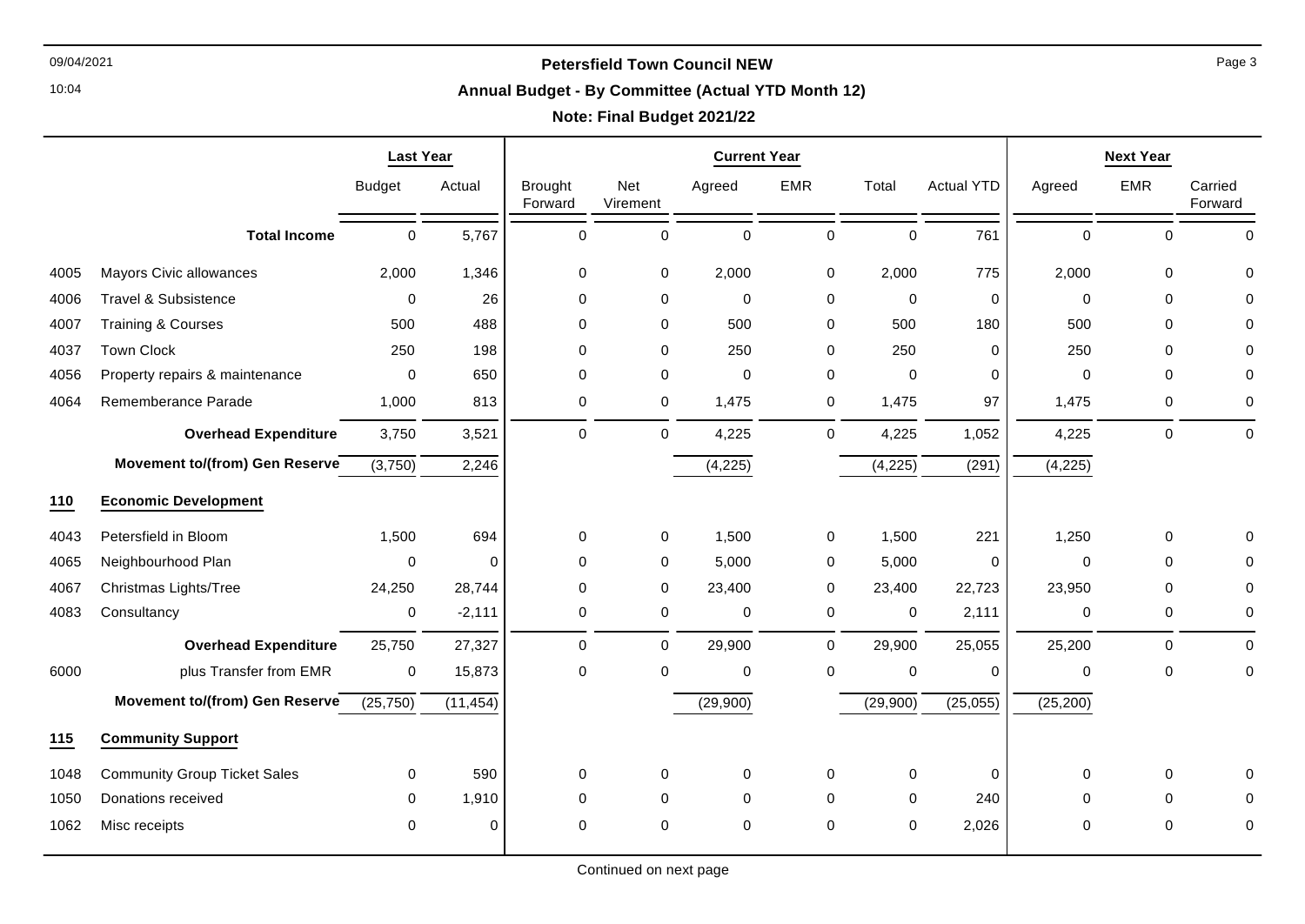#### **Annual Budget - By Committee (Actual YTD Month 12)**

|      |                                          | <b>Last Year</b> |                | <b>Current Year</b>       |                  |             |             |             |                   |             | <b>Next Year</b> |                    |
|------|------------------------------------------|------------------|----------------|---------------------------|------------------|-------------|-------------|-------------|-------------------|-------------|------------------|--------------------|
|      |                                          | <b>Budget</b>    | Actual         | <b>Brought</b><br>Forward | Net<br>Virement  | Agreed      | <b>EMR</b>  | Total       | <b>Actual YTD</b> | Agreed      | <b>EMR</b>       | Carried<br>Forward |
|      | <b>Total Income</b>                      | $\mathbf 0$      | 2,500          | $\Omega$                  | $\mathbf 0$      | $\pmb{0}$   | 0           | $\mathbf 0$ | 2,266             | $\mathbf 0$ | $\mathbf 0$      | $\Omega$           |
| 4085 | MayorChariFunds Payout-Not               | 0                | 2,185          | 0                         | 0                | $\pmb{0}$   | 0           | $\pmb{0}$   | 1,805             | 0           | 0                | $\Omega$           |
|      | <b>Direct Expenditure</b>                | $\Omega$         | 2,185          | $\mathbf 0$               | $\mathbf 0$      | $\Omega$    | $\mathbf 0$ | $\Omega$    | 1,805             | $\Omega$    | $\mathbf 0$      | $\Omega$           |
| 4005 | Mayors Civic allowances                  | 20               | 438            | 0                         | 0                | 20          | 0           | 20          | 0                 | 20          | 0                | O                  |
| 4048 | <b>Community Group Ticket Payback</b>    | $\mathbf 0$      | 690            | $\mathbf 0$               | 0                | $\mathbf 0$ | $\mathbf 0$ | $\mathbf 0$ | 4,526             | $\mathbf 0$ | $\mathbf 0$      |                    |
| 4056 | Property repairs & maintenance           | 0                | 240            | $\Omega$                  | 0                | $\Omega$    | 0           | 0           | $\Omega$          | $\Omega$    | $\Omega$         |                    |
| 4060 | Tourism expenses                         | 46,500           | 47,549         | $\mathbf 0$               | 0                | 47,750      | $\mathbf 0$ | 47,750      | 42,012            | 36,156      | 0                |                    |
| 4063 | Outside events costs                     | 0                | $\overline{7}$ | $\mathbf 0$               | 0                | $\mathbf 0$ | 0           | $\pmb{0}$   | 0                 | 0           | 0                |                    |
| 4070 | Perennial G - P'Field Cricket C          | 32,500           | 32,000         | $\mathbf 0$               | 0                | 34,500      | 0           | 34,500      | 34,000            | 8,000       | $\mathbf 0$      |                    |
| 4071 | <b>Community Grants</b>                  | 14,000           | 10,244         | $\mathbf 0$               | 0                | 14,000      | 0           | 14,000      | 11,234            | 14,000      | 0                |                    |
| 4072 | <b>Capital Grants</b>                    | 50,000           | 50,000         | $\mathbf 0$               | 0                | 50,000      | 0           | 50,000      | 50,000            | 0           | 0                |                    |
| 4073 | Perennial G - Citizens Advice            | $\Omega$         | $\Omega$       | $\Omega$                  | 0                | $\mathbf 0$ | $\mathbf 0$ | 0           | $\Omega$          | 12,000      | $\mathbf 0$      |                    |
| 4074 | Perennial G - The Kings Arms             | $\Omega$         | $\Omega$       | $\Omega$                  | 0                | $\Omega$    | $\Omega$    | $\Omega$    | $\Omega$          | 5,000       | 0                |                    |
| 4075 | Perennial G - P'Field OA Swim P          | $\Omega$         | $\Omega$       | 0                         | 0                | 0           | 0           | $\Omega$    | $\Omega$          | 7,000       | 0                |                    |
| 4076 | Perennial G - P'Field Museum             | $\Omega$         | $\Omega$       | $\Omega$                  | 0                | $\mathbf 0$ | $\mathbf 0$ | $\Omega$    | $\Omega$          | 2,500       | 0                |                    |
| 4083 | Consultancy                              | 10,000           | $\Omega$       | $\mathbf 0$               | 0                | $\mathbf 0$ | 0           | $\Omega$    | $\Omega$          | 3,000       | $\mathbf 0$      |                    |
| 4084 | <b>Community Engagement/Events</b>       | 2,500            | $\Omega$       | 0                         | $\boldsymbol{0}$ | 7,500       | 10,000      | 17,500      | 150               | 14,500      | 0                | 0                  |
|      | <b>Overhead Expenditure</b>              | 155,520          | 141,168        | 0                         | 0                | 153,770     | 10,000      | 163,770     | 141,922           | 102,176     | $\mathbf 0$      | $\Omega$           |
|      | Movement to/(from) Gen Reserve (155,520) |                  | (140, 852)     |                           |                  | (153, 770)  |             | (163, 770)  | (141, 461)        | (102, 176)  |                  |                    |
| 120  | Not in use                               |                  |                |                           |                  |             |             |             |                   |             |                  |                    |
| 1054 | Asset sale proceeds                      | $\Omega$         | 50,000         | 0                         | 0                | $\mathbf 0$ | $\mathbf 0$ | $\mathbf 0$ | 0                 | 0           | $\Omega$         |                    |
|      |                                          |                  |                |                           |                  |             |             |             |                   |             |                  |                    |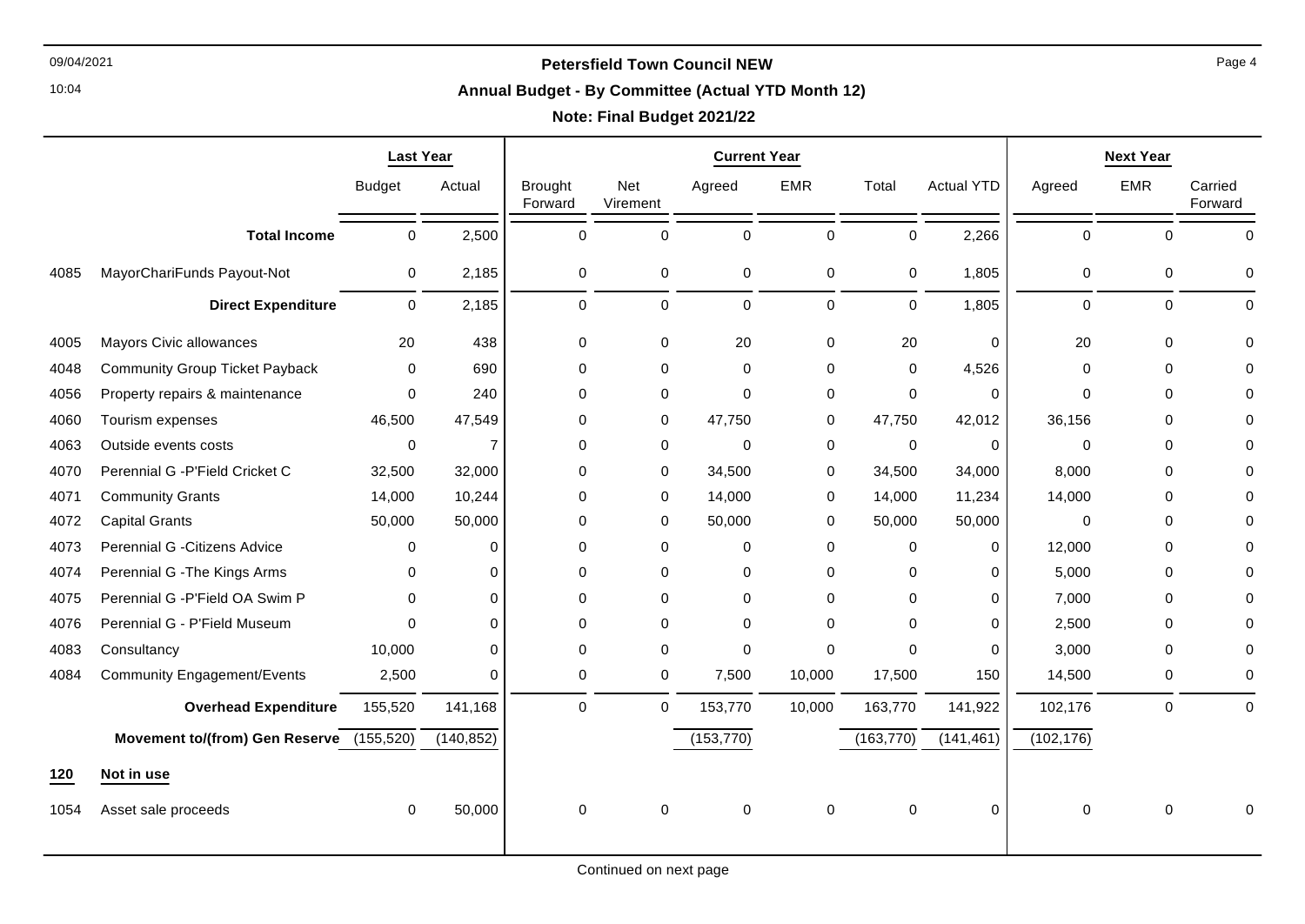10:04

#### **Annual Budget - By Committee (Actual YTD Month 12)**

|                                                | <b>Last Year</b> |          | <b>Current Year</b>       |                 |               |                |                     |                   |             | <b>Next Year</b> |                    |
|------------------------------------------------|------------------|----------|---------------------------|-----------------|---------------|----------------|---------------------|-------------------|-------------|------------------|--------------------|
|                                                | <b>Budget</b>    | Actual   | <b>Brought</b><br>Forward | Net<br>Virement | Agreed        | EMR            | Total               | <b>Actual YTD</b> | Agreed      | EMR              | Carried<br>Forward |
| <b>Total Income</b>                            | $\pmb{0}$        | 50,000   | $\mathbf 0$               | 0               | $\pmb{0}$     | $\pmb{0}$      | $\mathbf 0$         | $\mathbf 0$       | $\mathsf 0$ | $\pmb{0}$        | $\mathbf 0$        |
| PA Property Fund<br>4110                       | $\mathbf 0$      | 0        | $\mathsf{O}$              | $\mathbf 0$     | $\mathbf 0$   | $\mathbf 0$    | $\mathbf 0$         | 127,931           | 0           | $\mathbf 0$      | 0                  |
| <b>Overhead Expenditure</b>                    | $\mathbf 0$      | $\Omega$ | $\mathbf 0$               | $\mathbf 0$     | $\pmb{0}$     | $\mathbf 0$    | $\mathbf 0$         | 127,931           | $\pmb{0}$   | $\boldsymbol{0}$ | $\pmb{0}$          |
| Movement to/(from) Gen Reserve                 | $\mathbf{0}$     | 50,000   |                           |                 | $\mathbf 0$   |                | 0                   | (127, 931)        | $\mathbf 0$ |                  |                    |
| <b>Finance &amp; General Purposes - Income</b> | 824,522          | 890,374  | 4,065                     |                 | $0$ 1,043,852 | $\overline{0}$ | 1,047,917           | 1,075,073         | 1,051,804   | $\pmb{0}$        | $\mathbf 0$        |
| <b>Expenditure</b>                             | 550,682          | 469,410  | $\pmb{0}$                 | 0               | 555,447       | 10,000         | 565,447             | 570,369           | 488,314     | $\pmb{0}$        | $\pmb{0}$          |
| Net Income over Expenditure                    | 273,840          | 420,964  | 4,065                     | $\overline{0}$  | 488,405       | $-10,000$      | 482,470             | 504,704           | 563,490     | $\mathsf{O}$     | $\pmb{0}$          |
| plus Transfer from EMR                         | $\mathbf 0$      | 18,965   | $\pmb{0}$                 | 0               | $\mathsf 0$   | $\pmb{0}$      | $\mathsf{O}\xspace$ | $\mathbf 0$       | $\pmb{0}$   | $\pmb{0}$        | $\pmb{0}$          |
| Movement to/(from) Gen Reserve                 | 273,840          | 439,929  |                           |                 | 488,405       |                | 482,470             | 504,704           | 563,490     |                  |                    |
|                                                |                  |          |                           |                 |               |                |                     |                   |             |                  |                    |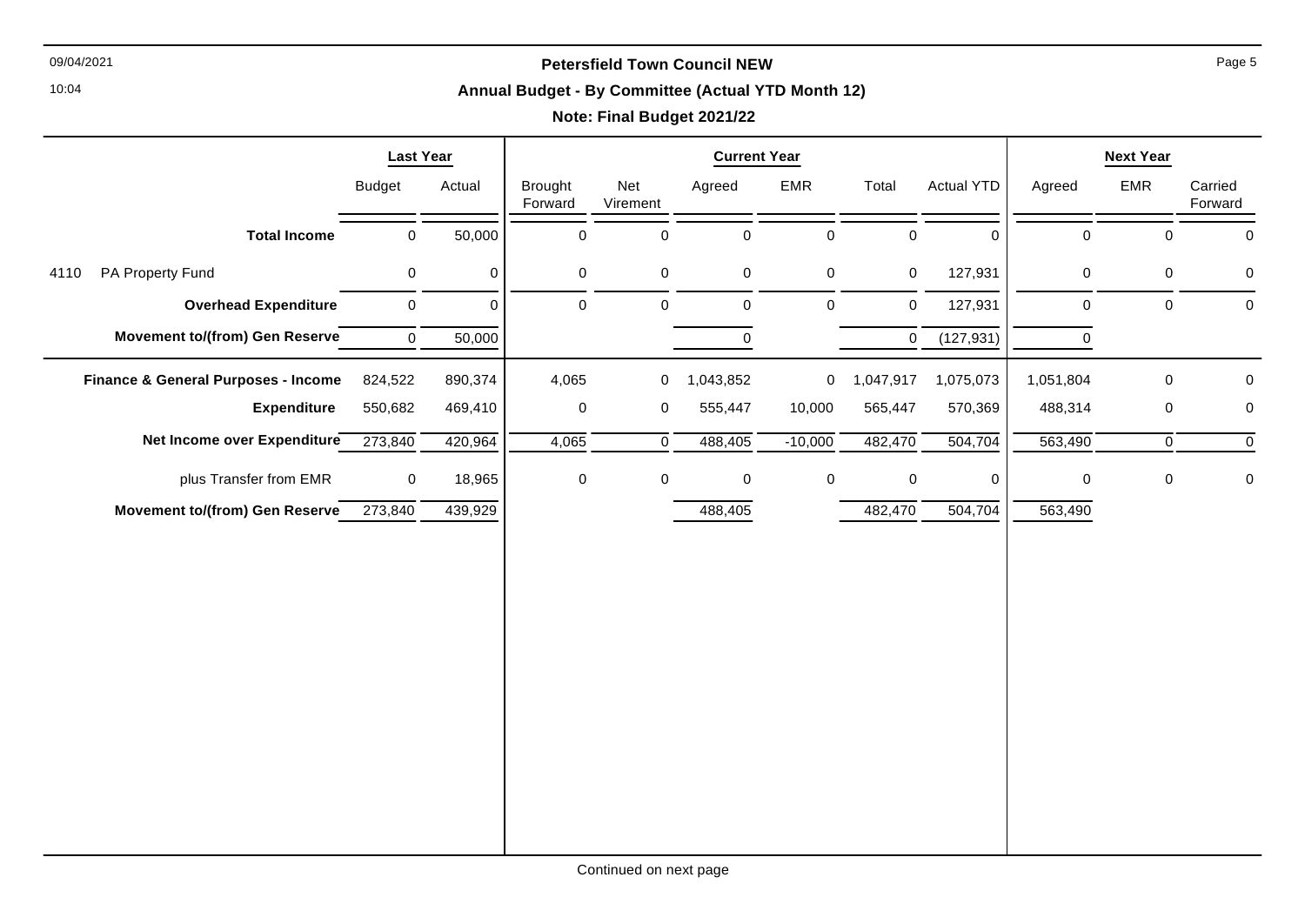10:04

#### **Annual Budget - By Committee (Actual YTD Month 12)**

# **Note: Final Budget 2021/22**

|              |                                 | <b>Last Year</b> |          | <b>Current Year</b>       |                 |             |             |             |                   |             | <b>Next Year</b> |                    |
|--------------|---------------------------------|------------------|----------|---------------------------|-----------------|-------------|-------------|-------------|-------------------|-------------|------------------|--------------------|
|              |                                 | <b>Budget</b>    | Actual   | <b>Brought</b><br>Forward | Net<br>Virement | Agreed      | <b>EMR</b>  | Total       | <b>Actual YTD</b> | Agreed      | <b>EMR</b>       | Carried<br>Forward |
| <b>Halls</b> |                                 |                  |          |                           |                 |             |             |             |                   |             |                  |                    |
| 200          | <b>Town Hall</b>                |                  |          |                           |                 |             |             |             |                   |             |                  |                    |
| 1063         | Solar Panels                    | 24,000           | 3,541    | 0                         | $\pmb{0}$       | 0           | $\mathbf 0$ | $\pmb{0}$   | 748               | 4,000       | $\mathbf 0$      | 0                  |
|              | <b>Total Income</b>             | 24,000           | 3,541    | 0                         | $\mathbf 0$     | 0           | $\mathbf 0$ | $\mathbf 0$ | 748               | 4,000       | $\mathbf 0$      | $\mathbf 0$        |
| 4000         | Salaries                        | 8,435            | 7,359    | 0                         | 0               | 10,326      | 0           | 10,326      | 6,823             | 13,895      | $\mathbf 0$      |                    |
| 4001         | <b>Employer National Ins</b>    | 714              | 549      | 0                         | 0               | 956         | 0           | 956         | 512               | 962         | $\mathbf 0$      | 0                  |
| 4002         | <b>Employer Supperannuation</b> | 1,204            | 1,652    | 0                         | 0               | 1,857       | 0           | 1,857       | 1,159             | 2,094       | $\mathbf 0$      |                    |
| 4011         | <b>Business Rates</b>           | 6,675            | 6,813    | $\boldsymbol{0}$          | 0               | 6,675       | 0           | 6,675       | 0                 | 6,675       | $\mathbf 0$      |                    |
| 4012         | Water & Sewerage                | 2,000            | 1,377    | 0                         | 0               | 1,750       | 0           | 1,750       | 478               | 1,750       | $\mathbf 0$      |                    |
| 4014         | Electricity                     | 3,875            | 3,978    | 0                         | 0               | 4,250       | 0           | 4,250       | 2,459             | 4,250       | $\mathbf 0$      |                    |
| 4015         | Gas                             | 2,700            | 2,151    | $\boldsymbol{0}$          | $\pmb{0}$       | 2,585       | 0           | 2,585       | 2,288             | 2,585       | 0                |                    |
| 4016         | Janitoral and Cleaning Mat      | 700              | 1,173    | $\mathbf 0$               | 0               | 1,025       | $\mathbf 0$ | 1,025       | 781               | 1,100       | $\Omega$         |                    |
| 4026         | Insurance                       | 1,385            | 3,683    | $\mathbf 0$               | 0               | 1,100       | 0           | 1,100       | 2,620             | 1,100       | $\mathbf 0$      |                    |
| 4027         | IT expenses                     | 0                | 138      | $\mathbf 0$               | 0               | $\mathbf 0$ | 0           | $\mathbf 0$ | 489               | 0           | $\mathbf 0$      | O                  |
| 4028         | First Aid/Eye tests/Safety      | 100              | 0        | $\mathbf 0$               | 0               | 100         | 0           | 100         | 33                | 0           | $\mathbf 0$      | <sup>0</sup>       |
| 4029         | <b>Staff Uniform</b>            | 0                | $\Omega$ | 0                         | 0               | 0           | 0           | $\Omega$    | 0                 | 100         | $\mathbf 0$      | ∩                  |
| 4039         | Consumables                     | 0                | $\Omega$ | 0                         | 0               | 0           | 0           | $\mathbf 0$ | 0                 | 1,500       | $\mathbf 0$      | 0                  |
| 4040         | <b>Contracted Grounds Main</b>  | 2,200            | 2,370    | 0                         | $\pmb{0}$       | 2,100       | 0           | 2,100       | 1,823             | 2,100       | $\mathbf 0$      |                    |
| 4050         | Equipment repairs and Main      | 4,300            | 603      | $\mathbf 0$               | 0               | 3,350       | 0           | 3,350       | 930               | 3,350       | $\Omega$         | O                  |
| 4052         | Equipment purchases             | $\mathbf 0$      | 1,958    | $\mathbf 0$               | $\mathbf 0$     | 0           | $\mathbf 0$ | $\mathbf 0$ | 661               | $\mathbf 0$ | $\mathbf 0$      | 0                  |
| 4056         | Property repairs & maintenance  | 37,850           | 6,850    | 0                         | 0               | 8,690       | 0           | 8,690       | 7,140             | 8,000       | $\mathbf 0$      | $\Omega$           |
|              | <b>Overhead Expenditure</b>     | 72,138           | 40,654   | $\Omega$                  | $\mathbf 0$     | 44,764      | $\mathbf 0$ | 44,764      | 28,197            | 49,461      | 0                | $\mathbf 0$        |
|              |                                 |                  |          |                           |                 |             |             |             |                   |             |                  |                    |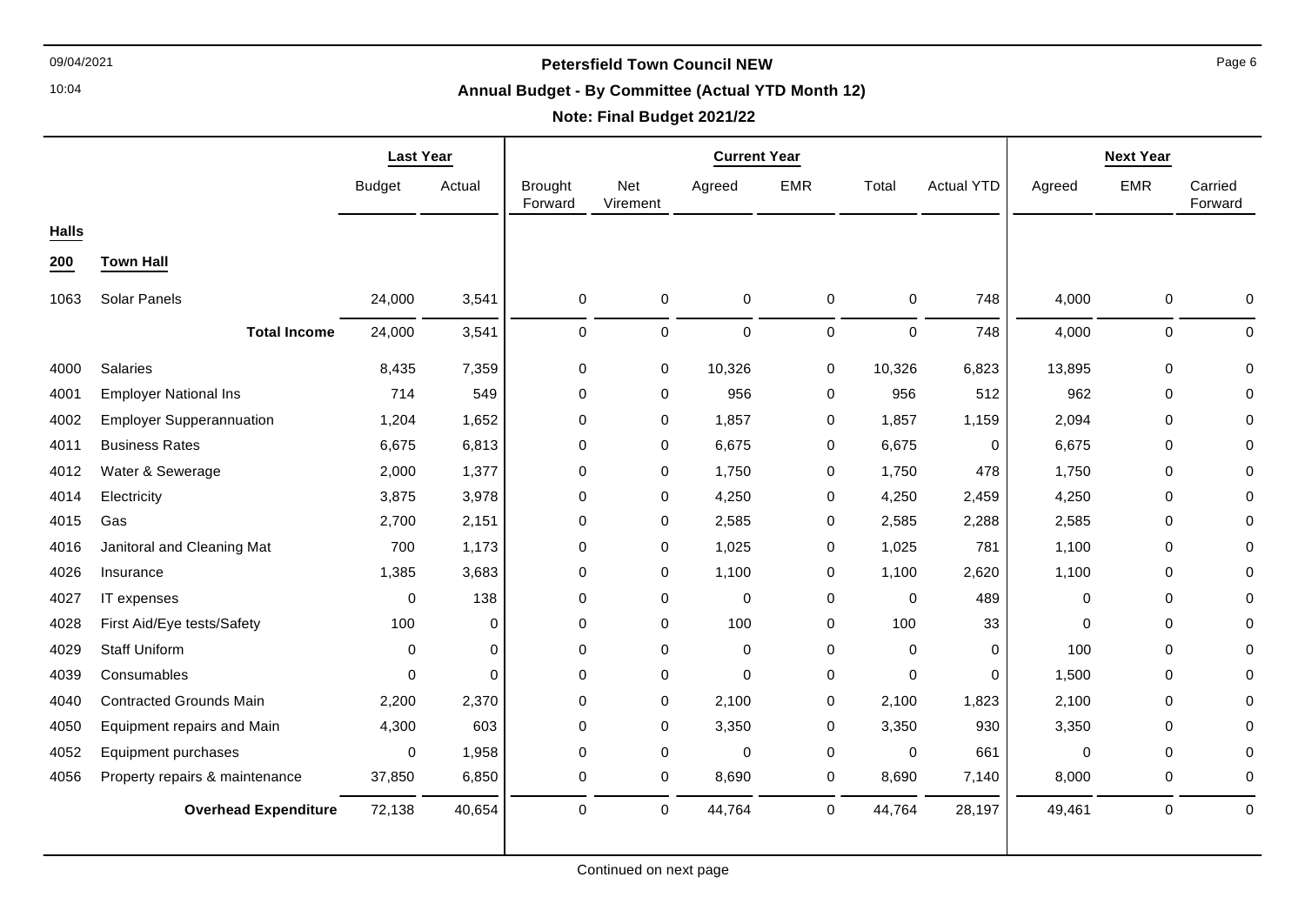10:04

#### **Annual Budget - By Committee (Actual YTD Month 12)**

# **Note: Final Budget 2021/22**

|      |                                       | <b>Last Year</b>    |                | <b>Current Year</b>       |                        |             |             |             |                   |             | <b>Next Year</b> |                    |
|------|---------------------------------------|---------------------|----------------|---------------------------|------------------------|-------------|-------------|-------------|-------------------|-------------|------------------|--------------------|
|      |                                       | <b>Budget</b>       | Actual         | <b>Brought</b><br>Forward | <b>Net</b><br>Virement | Agreed      | <b>EMR</b>  | Total       | <b>Actual YTD</b> | Agreed      | <b>EMR</b>       | Carried<br>Forward |
|      | <b>Movement to/(from) Gen Reserve</b> | (48, 138)           | (37, 114)      |                           |                        | (44, 764)   |             | (44, 764)   | (27, 449)         | (45, 461)   |                  |                    |
| 203  | <b>All Halls</b>                      |                     |                |                           |                        |             |             |             |                   |             |                  |                    |
| 4039 | Consumables                           | $\Omega$            | $\overline{0}$ | $\pmb{0}$                 | 0                      | 0           | $\mathbf 0$ | $\mathbf 0$ | $\pmb{0}$         | 1,000       | 0                | O                  |
| 4052 | Equipment purchases                   | $\mathbf 0$         | $\Omega$       | $\mathbf 0$               | $\mathbf 0$            | $\mathbf 0$ | $\mathbf 0$ | $\mathbf 0$ | $\Omega$          | 1,500       | 0                | 0                  |
|      | <b>Overhead Expenditure</b>           | $\mathsf{O}\xspace$ | $\mathbf 0$    | $\pmb{0}$                 | $\mathbf 0$            | $\pmb{0}$   | $\mathbf 0$ | $\pmb{0}$   | $\mathbf 0$       | 2,500       | $\mathsf 0$      | $\mathbf 0$        |
|      | Movement to/(from) Gen Reserve        | $\mathbf 0$         | $\Omega$       |                           |                        | $\pmb{0}$   |             | $\mathbf 0$ | $\mathbf 0$       | (2,500)     |                  |                    |
| 205  | <b>Festival Hall</b>                  |                     |                |                           |                        |             |             |             |                   |             |                  |                    |
| 1001 | Letting Fees, Festival Hall           | 68,911              | 60,350         | $\mathbf 0$               | $\mathbf 0$            | 70,289      | $\mathbf 0$ | 70,289      | 18,242            | 32,837      | 0                |                    |
| 1002 | Letting Fees, Green Room,             | $\Omega$            | 517            | $\mathbf 0$               | $\mathbf 0$            | 0           | 0           | 0           | 0                 | $\mathbf 0$ | 0                |                    |
| 1003 | Letting Fees, Rose Room               | 25,444              | 18,465         | $\mathbf 0$               | $\mathbf 0$            | 25,953      | 0           | 25,953      | 461               | 16,461      | $\mathbf 0$      | O                  |
| 1004 | Letting Fees, Council Chamber         | 1,843               | 4,682          | $\mathbf 0$               | $\mathbf 0$            | 1,880       | 0           | 1,880       | 14                | 918         | $\mathbf 0$      | 0                  |
| 1005 | Letting Fees, Meeting Room            | 2,968               | 1,386          | $\mathbf 0$               | 0                      | 3,027       | 0           | 3,027       | $\Omega$          | 1,088       | $\mathbf 0$      | 0                  |
| 1006 | Letting Misc Fees                     | 530                 | 2,232          | $\pmb{0}$                 | $\mathbf 0$            | 541         | 0           | 541         | $\Omega$          | 552         | $\mathbf 0$      | 0                  |
| 1062 | Misc receipts                         | $\mathbf 0$         | 2,156          | $\mathbf 0$               | $\mathbf 0$            | 0           | 0           | 0           | $\Omega$          | 0           | 0                | 0                  |
| 1063 | <b>Solar Panels</b>                   | 0                   | 1,344          | $\mathbf 0$               | $\mathbf 0$            | $\mathbf 0$ | $\mathbf 0$ | $\Omega$    | 3,907             | 0           | 0                | 0                  |
|      | <b>Total Income</b>                   | 99,696              | 91,132         | $\mathsf 0$               | $\mathbf 0$            | 101,690     | $\mathbf 0$ | 101,690     | 22,624            | 51,856      | $\mathsf 0$      | $\pmb{0}$          |
| 4000 | Salaries                              | 60,310              | 66,231         | $\pmb{0}$                 | $\mathbf 0$            | 73,830      | $\mathbf 0$ | 73,830      | 60,421            | 99,346      | 0                | 0                  |
| 4001 | <b>Employer National Ins</b>          | 5,108               | 4,940          | $\mathbf 0$               | $\mathbf 0$            | 6,832       | 0           | 6,832       | 4,613             | 6,881       | 0                |                    |
| 4002 | <b>Employer Supperannuation</b>       | 8,608               | 14,868         | $\pmb{0}$                 | $\mathbf 0$            | 13,274      | 0           | 13,274      | 11,419            | 14,969      | $\mathbf 0$      | 0                  |
| 4006 | Travel & Subsistence                  | 100                 | $\Omega$       | $\mathbf 0$               | $\mathbf 0$            | 100         | 0           | 100         | 0                 | 100         | 0                | 0                  |
| 4007 | <b>Training &amp; Courses</b>         | 250                 | $\Omega$       | $\mathbf 0$               | $\Omega$               | 250         | $\mathbf 0$ | 250         | $\Omega$          | 250         | $\mathbf 0$      | $\Omega$           |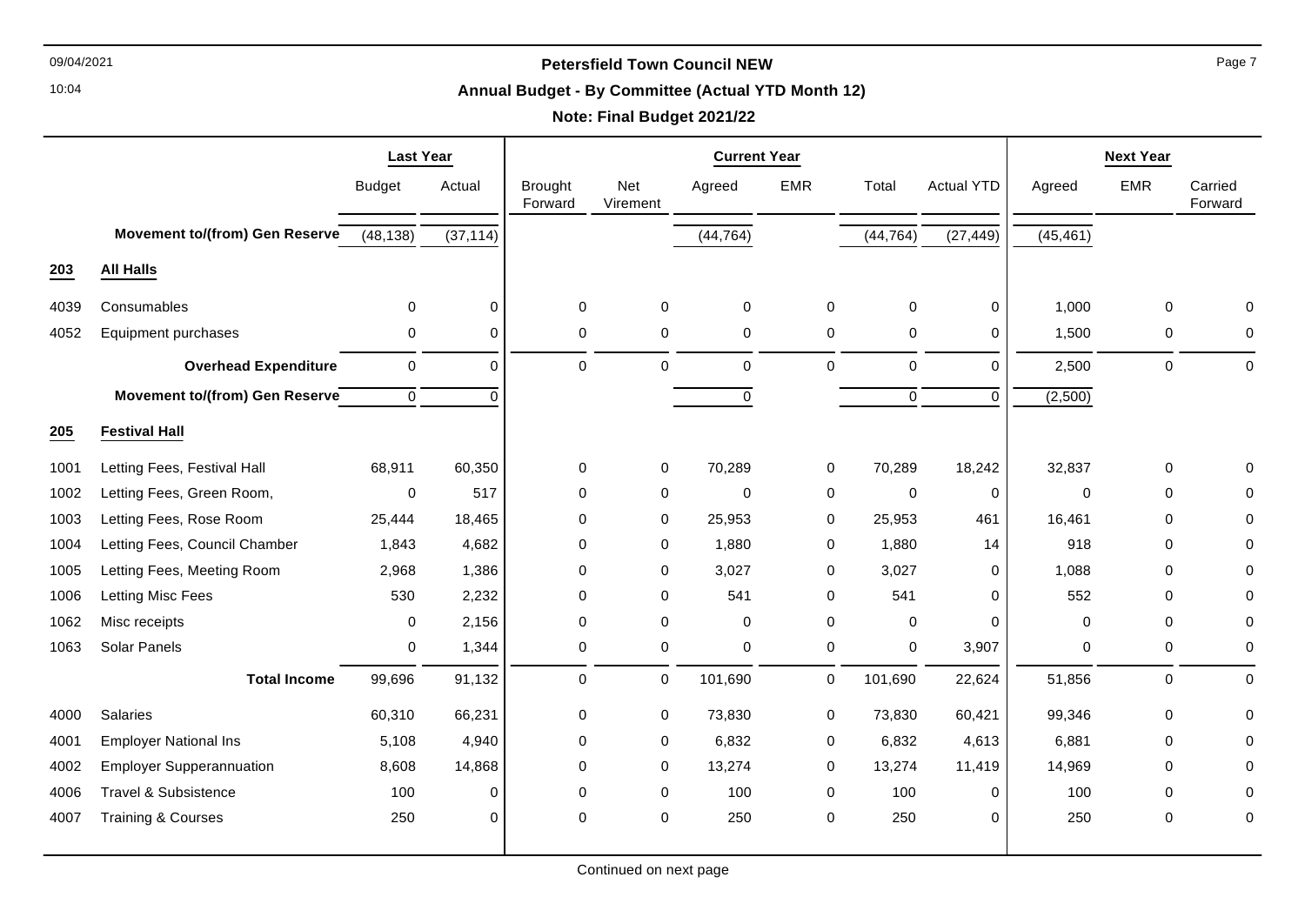┯

10:04

# **Annual Budget - By Committee (Actual YTD Month 12)**

## **Note: Final Budget 2021/22**

|      |                                    | <b>Last Year</b> |          |                           |                 | <b>Current Year</b> |             |             |                   |             | <b>Next Year</b> |                    |
|------|------------------------------------|------------------|----------|---------------------------|-----------------|---------------------|-------------|-------------|-------------------|-------------|------------------|--------------------|
|      |                                    | <b>Budget</b>    | Actual   | <b>Brought</b><br>Forward | Net<br>Virement | Agreed              | <b>EMR</b>  | Total       | <b>Actual YTD</b> | Agreed      | <b>EMR</b>       | Carried<br>Forward |
| 4011 | <b>Business Rates</b>              | 15,575           | 12,201   | $\mathsf{O}\xspace$       | 0               | 15,575              | $\pmb{0}$   | 15,575      | 17,715            | 15,575      | $\mathbf 0$      | $\Omega$           |
| 4012 | Water & Sewerage                   | 4,500            | 3,212    | $\mathbf 0$               | 0               | 3,500               | 0           | 3,500       | 1,115             | 3,500       | 0                | 0                  |
| 4014 | Electricity                        | 8,970            | 9,570    | $\mathbf 0$               | 0               | 9,900               | 0           | 9,900       | 5,065             | 9,900       | $\mathbf 0$      |                    |
| 4015 | Gas                                | 6,300            | 4,966    | $\mathbf 0$               | 0               | 6,000               | 0           | 6,000       | 5,339             | 6,000       | $\mathbf 0$      |                    |
| 4016 | Janitoral and Cleaning Mat         | 2,800            | 1,045    | $\mathbf 0$               | 0               | 1,200               | 0           | 1,200       | 467               | 1,200       | $\mathbf 0$      |                    |
| 4018 | Licences                           | 2,860            | 2,108    | $\mathbf 0$               | 0               | 2,870               | 0           | 2,870       | 550               | 2,870       | $\mathbf 0$      |                    |
| 4021 | Telephone & Internet               | 850              | 611      | $\mathbf 0$               | 0               | 850                 | $\Omega$    | 850         | 1,048             | 875         | $\Omega$         |                    |
| 4025 | Subscriptions                      | 250              | 500      | $\mathbf 0$               | 0               | 250                 | 0           | 250         | $\mathbf 0$       | 250         | $\mathbf 0$      |                    |
| 4026 | Insurance                          | 4,575            | 2,502    | $\mathbf 0$               | 0               | 6,675               | 0           | 6,675       | 3,913             | 5,425       | $\mathbf 0$      |                    |
| 4027 | IT expenses                        | 115              | $\Omega$ | $\mathbf 0$               | 0               | 115                 | 0           | 115         | 180               | 200         | $\mathbf 0$      |                    |
| 4028 | First Aid/Eye tests/Safety         | 550              | 298      | $\mathbf 0$               | 0               | 550                 | 0           | 550         | 7                 | 300         | 0                |                    |
| 4029 | <b>Staff Uniform</b>               | $\mathbf 0$      | $\Omega$ | $\mathbf 0$               | 0               | $\mathbf 0$         | 0           | $\mathbf 0$ | $\Omega$          | 250         | $\Omega$         |                    |
| 4032 | Staff advertising                  | 600              | $\Omega$ | $\mathbf 0$               | 0               | 500                 | 0           | 500         | $\mathbf 0$       | 500         | 0                |                    |
| 4039 | Consumables                        | $\mathbf 0$      | $\Omega$ | $\mathbf 0$               | 0               | 0                   | 0           | $\Omega$    | $\Omega$          | 1,500       | $\mathbf 0$      |                    |
| 4040 | <b>Contracted Grounds Main</b>     | $\Omega$         | 66       | $\mathbf 0$               | 0               | 0                   | 0           | $\Omega$    | $\Omega$          | 0           | $\mathbf 0$      |                    |
| 4041 | <b>Other Grounds Main</b>          | 250              | $\Omega$ | $\mathbf 0$               | 0               | 250                 | 0           | 250         | 336               | 250         | 0                |                    |
| 4045 | <b>Hand Tools</b>                  | $\Omega$         | $\Omega$ | $\mathbf 0$               | 0               | $\Omega$            | 0           | $\Omega$    | $\Omega$          | 250         | $\Omega$         |                    |
| 4050 | Equipment repairs and Main         | 15,820           | 7,915    | 0                         | 0               | 13,120              | 0           | 13,120      | 16,520            | 13,120      | 0                |                    |
| 4052 | Equipment purchases                | 5,000            | 1,594    | $\mathbf 0$               | 0               | 5,000               | 0           | 5,000       | 584               | 3,500       | $\mathbf 0$      |                    |
| 4053 | Office equipment rentals           | $\Omega$         | $\Omega$ | $\mathbf 0$               | 0               | $\Omega$            | $\mathbf 0$ | $\Omega$    | 336               | $\mathbf 0$ | $\Omega$         |                    |
| 4056 | Property repairs & maintenance     | 8,335            | 2,478    | $\mathbf 0$               | 0               | 76,335              | 0           | 76,335      | 4,805             | 91,000      | 0                |                    |
| 4083 | Consultancy                        | 10,000           | 6,600    | $\mathbf 0$               | 0               | $\pmb{0}$           | 100,000     | 100,000     | 178,736           | 0           | $\mathbf 0$      | $\Omega$           |
| 4084 | <b>Community Engagement/Events</b> | 2,500            | $\Omega$ | 0                         | 0               | 0                   | 0           | $\mathbf 0$ | $\Omega$          | 0           | 0                | $\Omega$           |
|      | <b>Overhead Expenditure</b>        | 164,226          | 141,708  | $\mathbf 0$               | 0               | 236,976             | 100,000     | 336,976     | 313,169           | 278,011     | 0                | $\mathbf 0$        |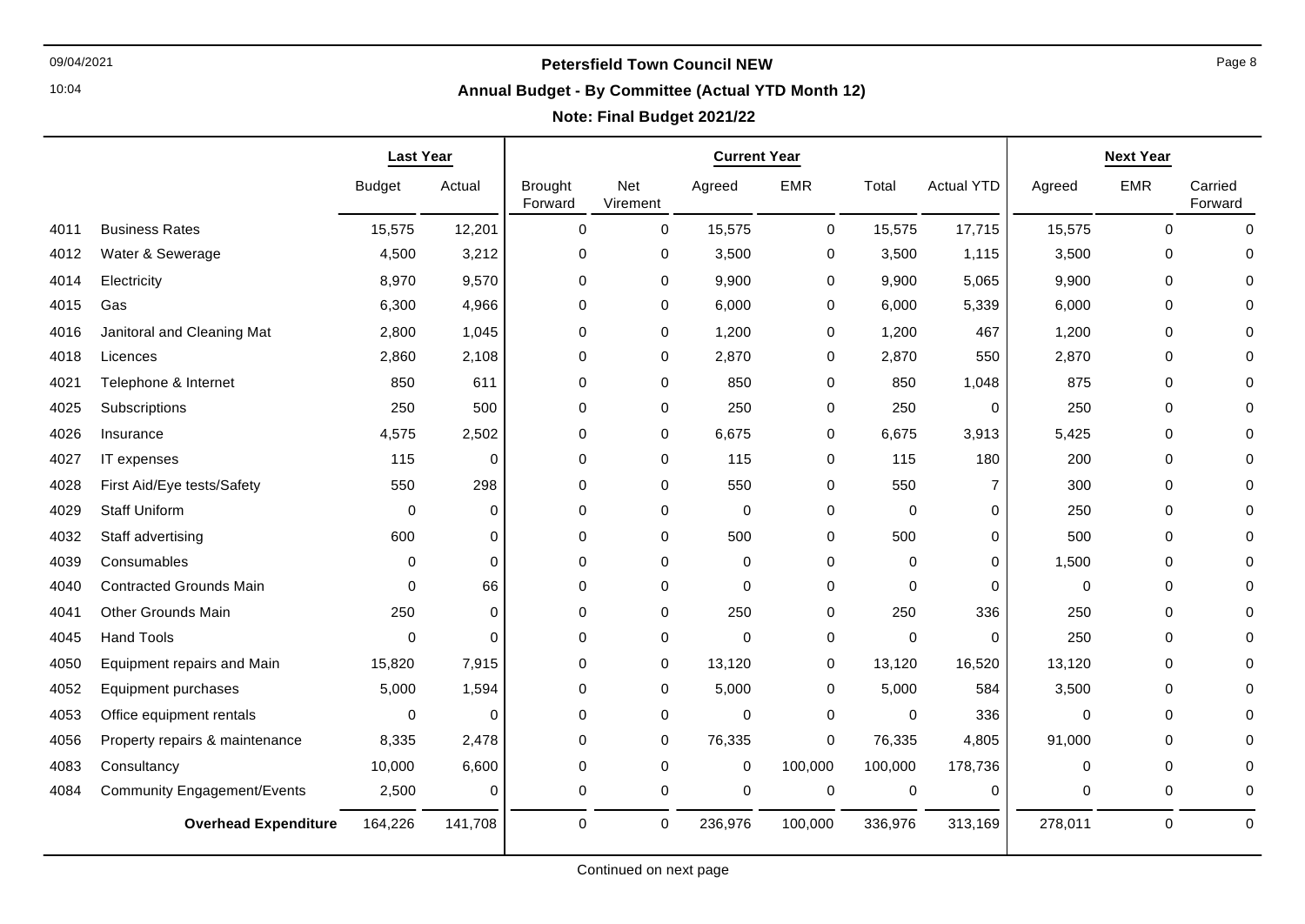10:04

#### **Annual Budget - By Committee (Actual YTD Month 12)**

# **Note: Final Budget 2021/22**

|      |                                       | <b>Last Year</b> |           | <b>Current Year</b>       |                        |             |             |             |                   |             | <b>Next Year</b> |                    |
|------|---------------------------------------|------------------|-----------|---------------------------|------------------------|-------------|-------------|-------------|-------------------|-------------|------------------|--------------------|
|      |                                       | <b>Budget</b>    | Actual    | <b>Brought</b><br>Forward | <b>Net</b><br>Virement | Agreed      | <b>EMR</b>  | Total       | <b>Actual YTD</b> | Agreed      | <b>EMR</b>       | Carried<br>Forward |
|      | 205 Net Income over Expenditure       | $-64,530$        | $-50,575$ | $\pmb{0}$                 | 0                      | $-135,286$  | $-100,000$  | $-235,286$  | $-290,545$        | $-226, 155$ | $\mathbf 0$      | $\Omega$           |
| 6000 | plus Transfer from EMR                | $\mathbf 0$      | 6,600     | $\pmb{0}$                 | $\mathbf 0$            | 0           | $\mathbf 0$ | $\pmb{0}$   | 87,018            | 0           | $\mathbf 0$      | 0                  |
|      | Movement to/(from) Gen Reserve        | (64, 530)        | (43, 975) |                           |                        | (135, 286)  |             | (235, 286)  | (203, 527)        | (226, 155)  |                  |                    |
| 210  | <b>Moviola Cinema</b>                 |                  |           |                           |                        |             |             |             |                   |             |                  |                    |
| 1045 | Cinema ticket sales                   | 7,500            | 8,661     | $\pmb{0}$                 | $\mathbf 0$            | 10,250      | 0           | 10,250      | 0                 | 8,000       | 0                |                    |
| 1046 | Cinema refreshment sales              | 2,000            | 1,659     | $\mathbf 0$               | $\mathbf 0$            | $\mathbf 0$ | 0           | 0           | 0                 | 2,250       | 0                |                    |
| 1062 | Misc receipts                         | 0                | 238       | $\mathbf 0$               | $\mathbf 0$            | $\mathbf 0$ | $\mathbf 0$ | $\mathbf 0$ | 0                 | $\mathbf 0$ | 0                | $\mathbf 0$        |
|      | <b>Total Income</b>                   | 9,500            | 10,558    | $\mathbf 0$               | $\mathbf 0$            | 10,250      | $\mathbf 0$ | 10,250      | $\mathbf 0$       | 10,250      | 0                | $\Omega$           |
| 4000 | Salaries                              | 1,265            | 708       | $\pmb{0}$                 | $\mathbf 0$            | 1,549       | $\mathbf 0$ | 1,549       | $\pmb{0}$         | 2,084       | 0                | $\Omega$           |
| 4001 | <b>Employer National Ins</b>          | 107              | $\Omega$  | $\mathbf 0$               | 0                      | 143         | $\Omega$    | 143         | $\Omega$          | 144         | $\mathbf 0$      | $\Omega$           |
| 4002 | <b>Employer Supperannuation</b>       | 181              | $\Omega$  | $\mathbf 0$               | 0                      | 278         | 0           | 278         | $\Omega$          | 314         | $\mathbf 0$      | 0                  |
| 4023 | Stationery & printing                 | 0                | 557       | $\mathbf 0$               | 0                      | 0           | 0           | 0           | $\Omega$          | 0           | 0                | O                  |
| 4034 | Other Advertising                     | $\Omega$         | 230       | $\mathbf 0$               | $\Omega$               | 500         | 0           | 500         | 0                 | 500         | $\mathbf 0$      | 0                  |
| 4059 | Cinema purchase not for resale        | 250              | 14        | $\Omega$                  | $\mathbf 0$            | 250         | 0           | 250         | $\Omega$          | 1,250       | $\Omega$         | 0                  |
| 4061 | Cinema film hire charges              | 4,000            | 4,519     | $\mathbf 0$               | $\mathbf 0$            | 4,000       | 0           | 4,000       | 0                 | 4,000       | $\mathbf 0$      |                    |
| 4062 | Cinema purchases for resale           | 2,350            | 2,035     | 0                         | $\mathbf 0$            | 2,350       | 0           | 2,350       | 0                 | 850         | 0                | 0                  |
|      | <b>Overhead Expenditure</b>           | 8,153            | 8,064     | $\mathbf 0$               | $\mathbf 0$            | 9,070       | $\mathbf 0$ | 9,070       | $\Omega$          | 9,142       | 0                | $\Omega$           |
|      | <b>Movement to/(from) Gen Reserve</b> | 1,347            | 2,494     |                           |                        | 1,180       |             | 1,180       | $\Omega$          | 1,108       |                  |                    |
| 215  | <b>T/Hall Tennants</b>                |                  |           |                           |                        |             |             |             |                   |             |                  |                    |
| 1011 | Rental, Town Hall Offices             | 17,677           | 13,956    | $\mathbf 0$               | $\mathbf 0$            | 17,677      | $\mathbf 0$ | 17,677      | 11,946            | 5,500       | 0                |                    |
| 1012 | Rental, Festival Hall Offices         | 35,250           | 36,450    | 0                         | $\mathbf 0$            | 35,750      | $\mathbf 0$ | 35,750      | 40,300            | 35,750      | 0                | $\Omega$           |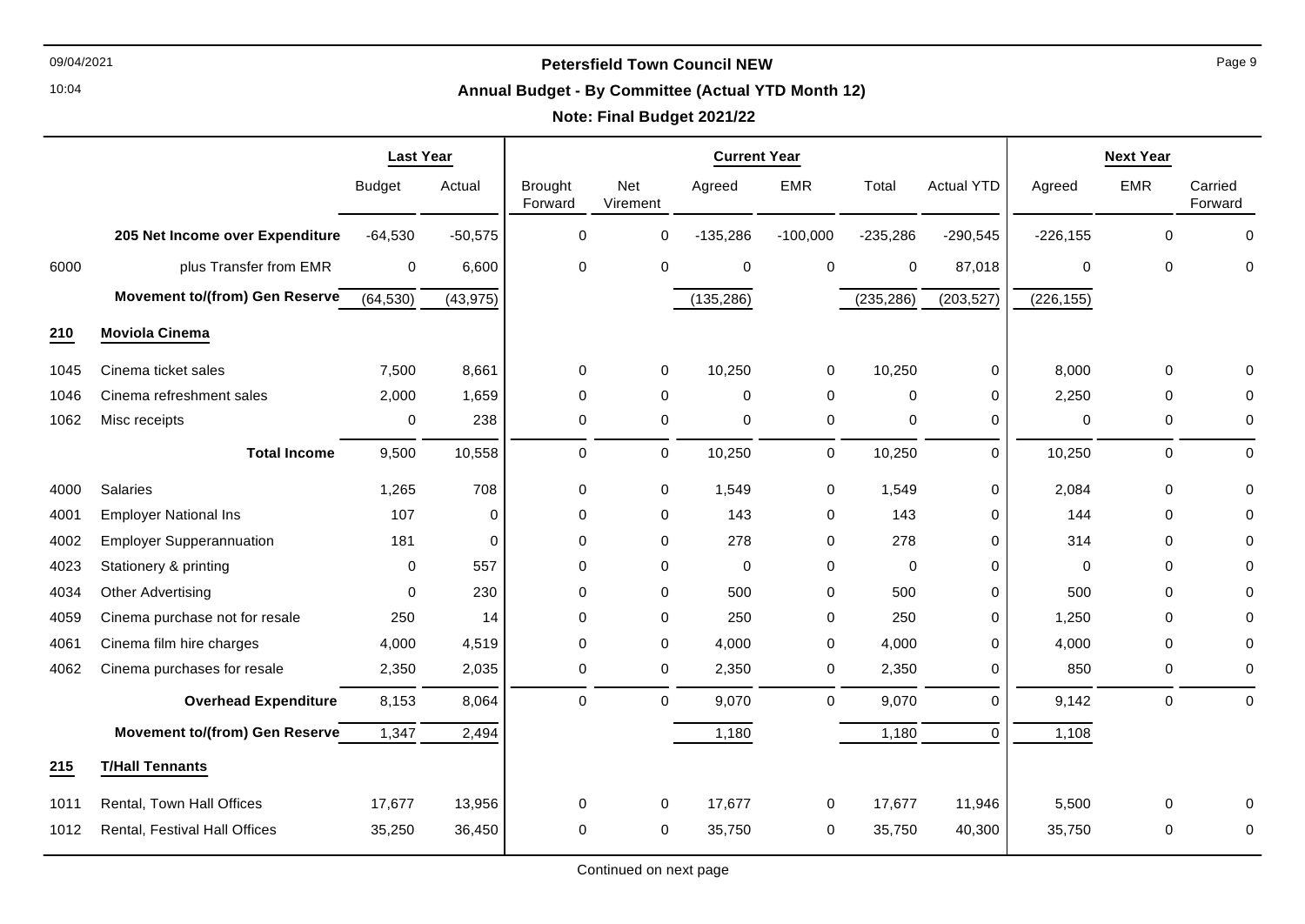10:04

#### **Annual Budget - By Committee (Actual YTD Month 12)**

# **Note: Final Budget 2021/22**

|      |                                       | <b>Last Year</b> |             | <b>Current Year</b>       |                 |             |             |          |                   |          | <b>Next Year</b> |                    |
|------|---------------------------------------|------------------|-------------|---------------------------|-----------------|-------------|-------------|----------|-------------------|----------|------------------|--------------------|
|      |                                       | <b>Budget</b>    | Actual      | <b>Brought</b><br>Forward | Net<br>Virement | Agreed      | <b>EMR</b>  | Total    | <b>Actual YTD</b> | Agreed   | <b>EMR</b>       | Carried<br>Forward |
| 1020 | Service charges Town Hall Offi        | 7,500            | 3,126       | $\Omega$                  | $\mathbf 0$     | 7,500       | $\mathbf 0$ | 7,500    | 13,231            | 5,000    | $\mathbf 0$      | $\Omega$           |
| 1021 | Service charges Fest Hall Offi        | 3,250            | 3,015       | 0                         | $\mathbf 0$     | 3,250       | 0           | 3,250    | $-1,463$          | 2,250    | $\mathbf 0$      | $\Omega$           |
| 1023 | Service Charges others                | 0                | 0           | 0                         | $\pmb{0}$       | 0           | $\mathbf 0$ | 0        | 1,820             | 0        | 0                | 0                  |
|      | <b>Total Income</b>                   | 63,677           | 56,547      | 0                         | $\mathbf 0$     | 64,177      | $\mathbf 0$ | 64,177   | 65,834            | 48,500   | $\mathsf 0$      | $\Omega$           |
| 4000 | Salaries                              | 5,904            | 4,787       | 0                         | 0               | 7,228       | 0           | 7,228    | 5,017             | 9,726    | $\mathsf 0$      |                    |
| 4001 | <b>Employer National Ins</b>          | 500              | $\Omega$    | $\Omega$                  | $\mathbf 0$     | 669         | $\mathbf 0$ | 669      | $\Omega$          | 674      | $\mathbf 0$      | 0                  |
| 4002 | <b>Employer Supperannuation</b>       | 843              | $\Omega$    | 0                         | 0               | 1,300       | 0           | 1,300    | $\Omega$          | 1,466    | $\mathbf 0$      |                    |
| 4011 | <b>Business Rates</b>                 | 0                | $\mathbf 0$ | $\mathbf 0$               | $\mathbf 0$     | 0           | 0           | 0        | 1,297             | 0        | 0                |                    |
| 4050 | Equipment repairs and Main            | $\Omega$         | 155         | $\Omega$                  | $\mathbf 0$     | 0           | 0           | $\Omega$ | $\Omega$          | $\Omega$ | $\Omega$         |                    |
| 4056 | Property repairs & maintenance        | 1,400            | 903         | $\Omega$                  | 0               | 1,400       | $\mathbf 0$ | 1,400    | 1,704             | 1,400    | $\mathbf 0$      | 0                  |
| 4080 | Legal Fees                            | 5,000            | 3,250       | 0                         | 0               | 2,000       | 0           | 2,000    | 0                 | 2,000    | 0                | 0                  |
|      | <b>Overhead Expenditure</b>           | 13,647           | 9,095       | 0                         | $\mathbf 0$     | 12,597      | $\mathbf 0$ | 12,597   | 8,019             | 15,266   | $\mathsf 0$      | $\mathbf 0$        |
|      | <b>Movement to/(from) Gen Reserve</b> | 50,030           | 47,452      |                           |                 | 51,580      |             | 51,580   | 57,816            | 33,234   |                  |                    |
| 220  | <b>Heath Rd House</b>                 |                  |             |                           |                 |             |             |          |                   |          |                  |                    |
| 1010 | Rental, Heath Rd House                | 3,215            | 3,598       | 0                         | $\mathbf 0$     | 3,279       | $\mathsf 0$ | 3,279    | 3,656             | 3,345    | $\pmb{0}$        | $\mathbf 0$        |
|      | <b>Total Income</b>                   | 3,215            | 3,598       | 0                         | $\mathbf 0$     | 3,279       | $\mathbf 0$ | 3,279    | 3,656             | 3,345    | $\pmb{0}$        | $\pmb{0}$          |
| 4026 | Insurance                             | 210              | 196         | 0                         | $\pmb{0}$       | 210         | $\mathbf 0$ | 210      | 209               | 220      | $\mathsf 0$      |                    |
| 4050 | Equipment repairs and Main            | $\mathbf 0$      | 51          | $\Omega$                  | $\mathbf 0$     | $\mathbf 0$ | $\mathbf 0$ | $\Omega$ | $\Omega$          | $\Omega$ | $\Omega$         | 0                  |
| 4056 | Property repairs & maintenance        | 350              | 5,396       | 0                         | $\mathbf 0$     | 1,125       | 0           | 1,125    | 855               | 1,125    | 0                | 0                  |
|      | <b>Overhead Expenditure</b>           | 560              | 5,644       | $\mathbf 0$               | 0               | 1,335       | $\mathbf 0$ | 1,335    | 1,064             | 1,345    | 0                | $\mathbf 0$        |
|      | 220 Net Income over Expenditure       | 2,655            | $-2,046$    | 0                         | 0               | 1,944       | 0           | 1,944    | 2,592             | 2,000    | 0                | 0                  |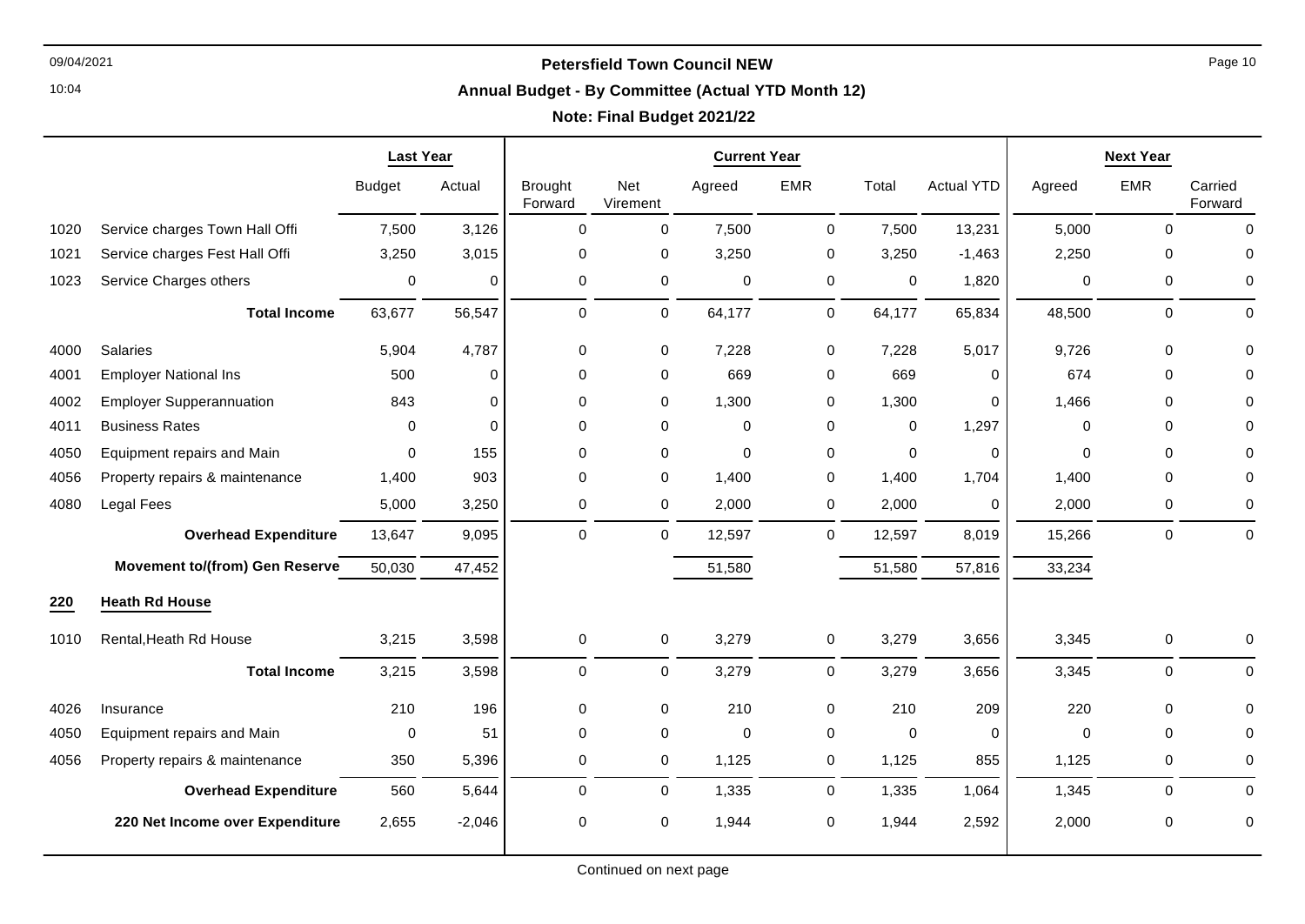10:04

#### **Annual Budget - By Committee (Actual YTD Month 12)**

# **Note: Final Budget 2021/22**

|      |                                 | <b>Last Year</b> |          | <b>Current Year</b>       |                 |             |             |          |                   |             | <b>Next Year</b> |                    |
|------|---------------------------------|------------------|----------|---------------------------|-----------------|-------------|-------------|----------|-------------------|-------------|------------------|--------------------|
|      |                                 | <b>Budget</b>    | Actual   | <b>Brought</b><br>Forward | Net<br>Virement | Agreed      | <b>EMR</b>  | Total    | <b>Actual YTD</b> | Agreed      | <b>EMR</b>       | Carried<br>Forward |
| 6000 | plus Transfer from EMR          | $\mathbf 0$      | 5,021    | $\Omega$                  | $\Omega$        | $\mathbf 0$ | $\mathbf 0$ | 0        | $\mathbf 0$       | $\mathbf 0$ | $\Omega$         | $\mathbf 0$        |
|      | Movement to/(from) Gen Reserve  | 2,655            | 2,975    |                           |                 | 1,944       |             | 1,944    | 2,592             | 2,000       |                  |                    |
| 225  | <b>Avenue Pav</b>               |                  |          |                           |                 |             |             |          |                   |             |                  |                    |
| 1000 | Lettings Fees, Avenue Pav       | 21,734           | 17,975   | 0                         | 0               | 22,169      | 0           | 22,169   | 3,415             | 11,306      | 0                | O                  |
| 1006 | Letting Misc Fees               | 0                | 0        | $\Omega$                  | $\mathbf 0$     | 0           | 0           | 0        | 25                | $\Omega$    | $\mathbf 0$      | O                  |
| 1007 | <b>Deposits Retained</b>        | 0                | 20       | $\Omega$                  | 0               | $\mathbf 0$ | 0           | 0        | 0                 | $\Omega$    | $\mathbf 0$      | 0                  |
| 1063 | Solar Panels                    | 500              | 0        | 0                         | 0               | 500         | 0           | 500      | 2,901             | 500         | 0                | 0                  |
|      | <b>Total Income</b>             | 22,234           | 17,995   | $\mathbf 0$               | 0               | 22,669      | 0           | 22,669   | 6,341             | 11,806      | 0                | 0                  |
| 4000 | Salaries                        | 8,435            | 0        | 0                         | 0               | 10,326      | 0           | 10,326   | 0                 | 13,894      | 0                | 0                  |
| 4001 | <b>Employer National Ins</b>    | 714              | 0        | 0                         | 0               | 956         | 0           | 956      | 0                 | 962         | 0                | 0                  |
| 4002 | <b>Employer Supperannuation</b> | 1,204            | 0        | $\mathbf 0$               | 0               | 1,857       | 0           | 1,857    | 0                 | 2,093       | 0                | 0                  |
| 4006 | <b>Travel &amp; Subsistence</b> | 0                | $\Omega$ | $\Omega$                  | 0               | $\mathbf 0$ | 0           | 0        | 13                | $\mathbf 0$ | $\mathbf 0$      | 0                  |
| 4011 | <b>Business Rates</b>           | 1,700            | 1,620    | 0                         | 0               | 1,700       | 0           | 1,700    | 1,647             | 1,700       | $\mathbf 0$      | 0                  |
| 4012 | Water & Sewerage                | 450              | 0        | 0                         | 0               | 450         | 0           | 450      | 0                 | 450         | 0                | O                  |
| 4014 | Electricity                     | 700              | 486      | $\mathbf 0$               | 0               | 600         | 0           | 600      | 425               | 600         | 0                | 0                  |
| 4015 | Gas                             | 1,300            | 695      | 0                         | 0               | 1,000       | 0           | 1,000    | 969               | 1,000       | 0                | 0                  |
| 4016 | Janitoral and Cleaning Mat      | 900              | 436      | $\mathbf 0$               | 0               | 900         | 0           | 900      | 279               | 600         | $\mathbf 0$      | 0                  |
| 4018 | Licences                        | 70               | 70       | $\mathbf 0$               | $\mathbf 0$     | 70          | 0           | 70       | 70                | 70          | $\mathbf 0$      | 0                  |
| 4021 | Telephone & Internet            | 300              | 366      | 0                         | 0               | 300         | 0           | 300      | 374               | 750         | 0                | 0                  |
| 4026 | Insurance                       | 340              | 297      | $\mathbf 0$               | 0               | 340         | 0           | 340      | 298               | 340         | 0                | 0                  |
| 4034 | <b>Other Advertising</b>        | 0                | 125      | $\mathbf 0$               | 0               | 0           | 0           | 0        | 0                 | 0           | 0                | 0                  |
| 4039 | Consumables                     | 0                | 0        | 0                         | 0               | $\mathbf 0$ | 0           | $\Omega$ | 0                 | 50          | 0                | 0                  |
| 4040 | <b>Contracted Grounds Main</b>  | 850              | 777      | 0                         | 0               | 950         | 0           | 950      | 685               | 950         | $\mathbf 0$      | 0                  |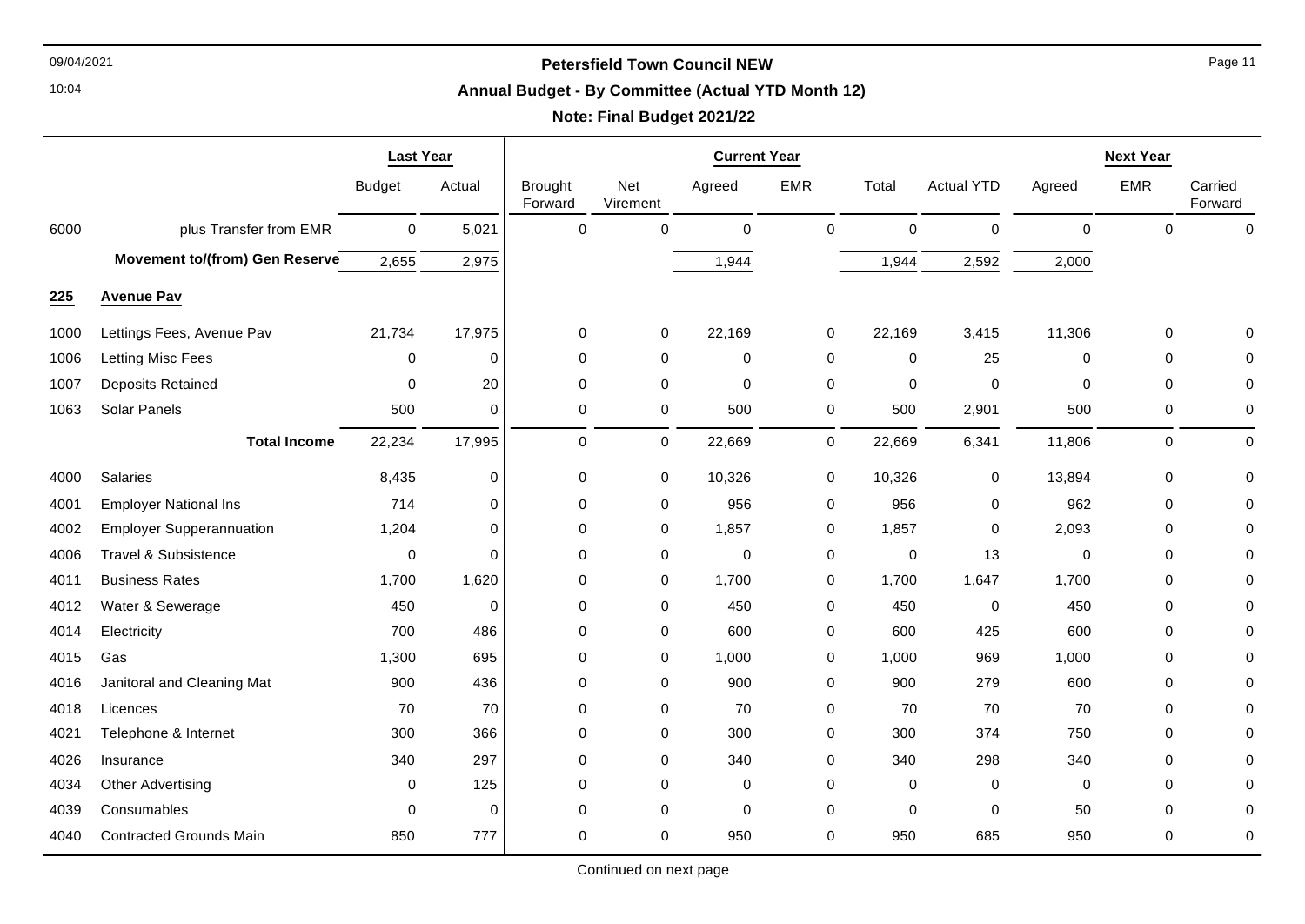10:04

# **Annual Budget - By Committee (Actual YTD Month 12)**

## **Note: Final Budget 2021/22**

|      |                                 | <b>Last Year</b> |             | <b>Current Year</b>       |                 |             |             |             |                   |             | <b>Next Year</b> |                    |
|------|---------------------------------|------------------|-------------|---------------------------|-----------------|-------------|-------------|-------------|-------------------|-------------|------------------|--------------------|
|      |                                 | <b>Budget</b>    | Actual      | <b>Brought</b><br>Forward | Net<br>Virement | Agreed      | <b>EMR</b>  | Total       | <b>Actual YTD</b> | Agreed      | <b>EMR</b>       | Carried<br>Forward |
| 4041 | <b>Other Grounds Main</b>       | 550              | $\Omega$    | $\Omega$                  | $\mathbf 0$     | 550         | $\mathbf 0$ | 550         | $\mathbf 0$       | 500         | $\mathbf 0$      | $\Omega$           |
| 4050 | Equipment repairs and Main      | 745              | 111         | 0                         | 0               | 745         | 0           | 745         | 777               | 745         | 0                | $\Omega$           |
| 4052 | Equipment purchases             | 0                | $\mathbf 0$ | $\mathbf 0$               | $\mathbf 0$     | 0           | 0           | 0           | 77                | 0           | $\mathbf 0$      | 0                  |
| 4056 | Property repairs & maintenance  | 3,135            | 7,676       | 0                         | $\mathbf 0$     | 3,150       | 0           | 3,150       | 7,311             | 8,225       | 0                |                    |
| 4080 | Legal Fees                      | 0                | $\mathbf 0$ | $\mathbf 0$               | $\mathbf 0$     | $\mathbf 0$ | $\mathbf 0$ | 0           | 167               | $\mathbf 0$ | 0                |                    |
| 4093 | Bad debts written off           | 0                | $\mathbf 0$ | $\mathbf 0$               | $\pmb{0}$       | 0           | $\mathbf 0$ | 0           | 88                | 0           | 0                | 0                  |
|      | <b>Overhead Expenditure</b>     | 21,393           | 12,660      | $\pmb{0}$                 | $\mathbf 0$     | 23,894      | $\mathbf 0$ | 23,894      | 13,180            | 32,929      | $\mathsf 0$      | $\mathbf 0$        |
|      | 225 Net Income over Expenditure | 841              | 5,335       | $\pmb{0}$                 | 0               | $-1,225$    | $\mathbf 0$ | $-1,225$    | $-6,839$          | $-21,123$   | 0                | 0                  |
| 6000 | plus Transfer from EMR          | $\mathbf 0$      | 6,150       | $\mathbf 0$               | $\mathbf 0$     | 0           | $\mathbf 0$ | 0           | 292               | $\Omega$    | $\mathbf 0$      | $\Omega$           |
|      | Movement to/(from) Gen Reserve  | 841              | 11,485      |                           |                 | (1, 225)    |             | (1,225)     | (6, 547)          | (21, 123)   |                  |                    |
| 226  | Love Lane Pav                   |                  |             |                           |                 |             |             |             |                   |             |                  |                    |
| 1014 | Rental, Outside Buildings       | 6,400            | 10,113      | 0                         | $\mathbf 0$     | 6,400       | $\mathbf 0$ | 6,400       | 10,043            | 6,400       | $\mathbf 0$      | $\Omega$           |
| 1023 | Service Charges others          | 500              | 323         | $\mathbf 0$               | $\mathbf 0$     | 500         | $\mathbf 0$ | 500         | 192               | 500         | $\mathbf 0$      | O                  |
| 1036 | <b>Football Pitches</b>         | 0                | $\mathbf 0$ | $\mathbf 0$               | $\mathsf 0$     | 0           | $\pmb{0}$   | $\mathbf 0$ | 1,469             | 0           | $\pmb{0}$        | 0                  |
|      | <b>Total Income</b>             | 6,900            | 10,436      | $\mathbf 0$               | $\mathbf 0$     | 6,900       | $\mathbf 0$ | 6,900       | 11,704            | 6,900       | 0                | $\mathbf 0$        |
| 4026 | Insurance                       | 320              | 188         | $\mathbf 0$               | $\mathbf 0$     | 330         | $\mathbf 0$ | 330         | 327               | 335         | $\mathbf 0$      |                    |
| 4041 | <b>Other Grounds Main</b>       | $\mathbf 0$      | $\Omega$    | $\mathbf 0$               | $\mathbf 0$     | $\mathbf 0$ | $\mathbf 0$ | $\mathbf 0$ | 30                | $\mathbf 0$ | $\mathbf 0$      | $\Omega$           |
| 4050 | Equipment repairs and Main      | 750              | 235         | $\Omega$                  | $\mathbf 0$     | 750         | $\mathbf 0$ | 750         | 1,145             | 750         | $\Omega$         | $\Omega$           |
| 4056 | Property repairs & maintenance  | 1,250            | 5,943       | 0                         | 0               | 1,250       | 0           | 1,250       | 4,292             | 1,250       | 0                | 0                  |
|      | <b>Overhead Expenditure</b>     | 2,320            | 6,367       | $\mathbf 0$               | $\mathbf 0$     | 2,330       | $\mathbf 0$ | 2,330       | 5,795             | 2,335       | $\pmb{0}$        | $\mathbf 0$        |
|      | Movement to/(from) Gen Reserve  | 4,580            | 4,070       |                           |                 | 4,570       |             | 4,570       | 5,909             | 4,565       |                  |                    |
|      |                                 |                  |             |                           |                 |             |             |             |                   |             |                  |                    |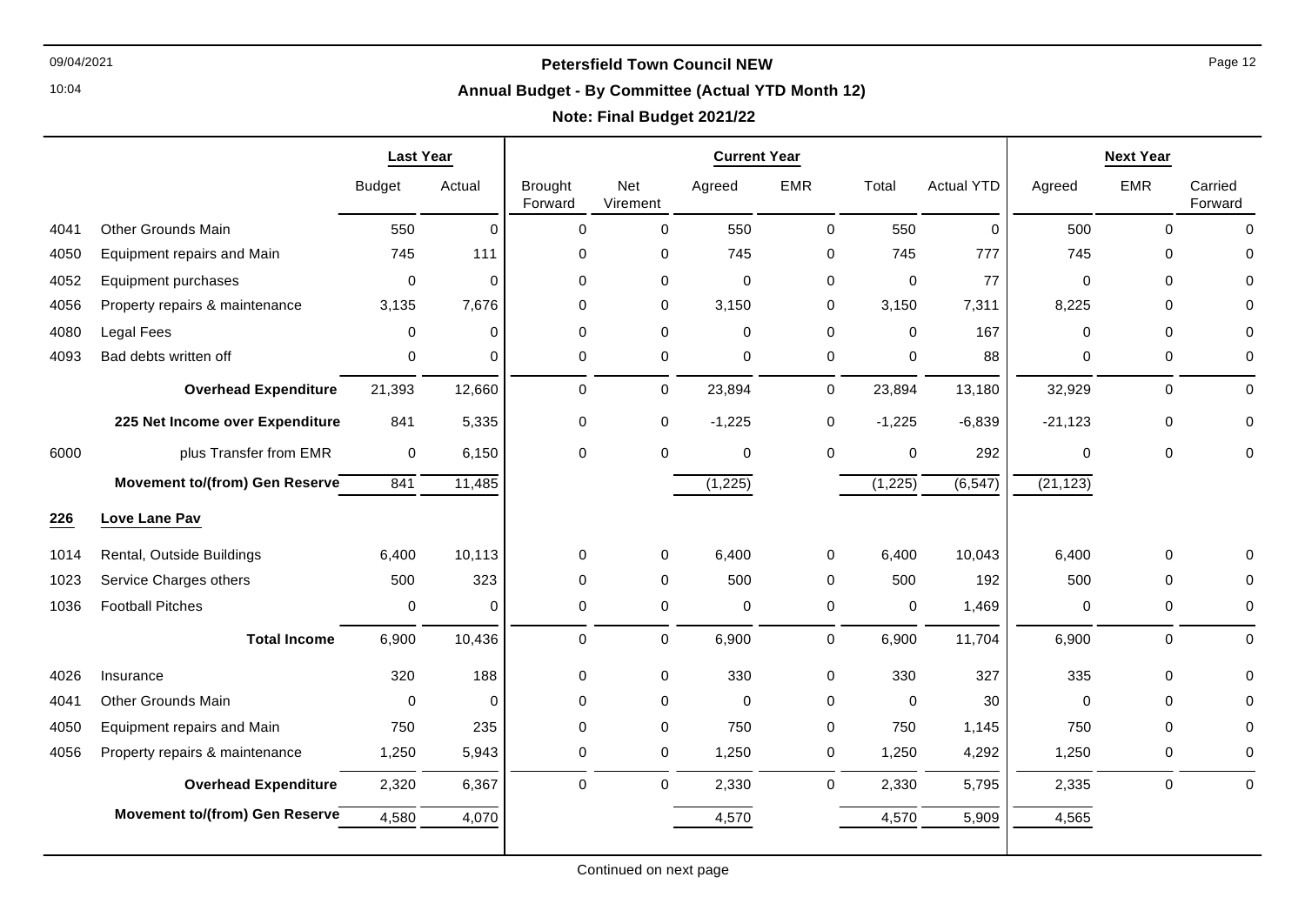10:04

#### **Annual Budget - By Committee (Actual YTD Month 12)**

|                                |               |                                                               | <b>Current Year</b> |                 |            |             |            | <b>Next Year</b>  |                                                                                        |     |                                                                                                     |
|--------------------------------|---------------|---------------------------------------------------------------|---------------------|-----------------|------------|-------------|------------|-------------------|----------------------------------------------------------------------------------------|-----|-----------------------------------------------------------------------------------------------------|
|                                | <b>Budget</b> | Actual                                                        | Brought<br>Forward  | Net<br>Virement | Agreed     | EMR         | Total      | <b>Actual YTD</b> | Agreed                                                                                 | EMR | Carried<br>Forward                                                                                  |
| <b>CCTV</b>                    |               |                                                               |                     |                 |            |             |            |                   |                                                                                        |     |                                                                                                     |
| Telephone & Internet           | 0             | $\mathbf 0$                                                   | 0                   | 0               | 0          | $\mathbf 0$ |            | 756               | $\mathbf 0$                                                                            |     | 0                                                                                                   |
| Equipment repairs and Main     | $\mathbf 0$   | $\Omega$                                                      | 0                   | 0               | $\pmb{0}$  | $\mathbf 0$ |            | $\mathbf 0$       | 2,250                                                                                  |     | $\mathbf 0$                                                                                         |
| Property repairs & maintenance | 0             | $\mathbf 0$                                                   | $\pmb{0}$           | 0               | $\pmb{0}$  | $\mathbf 0$ |            | 284               | 0                                                                                      |     | $\boldsymbol{0}$                                                                                    |
| <b>Overhead Expenditure</b>    | $\mathbf 0$   | $\mathbf 0$                                                   | 0                   | 0               | 0          | $\mathbf 0$ |            | 1,040             | 2,250                                                                                  |     | $\mathbf 0$                                                                                         |
| Movement to/(from) Gen Reserve | $\mathbf 0$   | $\mathbf 0$                                                   |                     |                 | $\pmb{0}$  |             |            | (1,040)           | (2,250)                                                                                |     |                                                                                                     |
| <b>Halls - Income</b>          | 229,222       | 193,808                                                       | 0                   | 0               | 208,965    | $\pmb{0}$   | 208,965    | 110,908           | 136,657                                                                                |     | 0                                                                                                   |
| <b>Expenditure</b>             | 282,437       | 224,191                                                       | $\pmb{0}$           | 0               | 330,966    | 100,000     | 430,966    | 370,464           | 393,239                                                                                |     | $\pmb{0}$                                                                                           |
|                                | $-53,215$     | $-30,383$                                                     | $\overline{0}$      | $\overline{0}$  | $-122,001$ | $-100,000$  | $-222,001$ | $-259,556$        | $-256,582$                                                                             |     | $\mathbf 0$                                                                                         |
| plus Transfer from EMR         | $\pmb{0}$     | 17,771                                                        | 0                   | 0               | $\pmb{0}$  | $\pmb{0}$   |            | 87,310            | $\mathbf 0$                                                                            |     | $\boldsymbol{0}$                                                                                    |
|                                | (53,215)      | (12, 612)                                                     |                     |                 | (122,001)  |             | (222,001)  | (172, 246)        | (256, 582)                                                                             |     |                                                                                                     |
|                                |               |                                                               |                     |                 |            |             |            |                   |                                                                                        |     |                                                                                                     |
|                                |               |                                                               |                     |                 |            |             |            |                   |                                                                                        |     |                                                                                                     |
|                                |               |                                                               |                     |                 |            |             |            |                   |                                                                                        |     |                                                                                                     |
|                                |               | Net Income over Expenditure<br>Movement to/(from) Gen Reserve |                     |                 |            |             |            |                   | $\mathbf 0$<br>$\mathbf 0$<br>$\mathbf 0$<br>$\mathbf 0$<br>$\mathbf 0$<br>$\mathbf 0$ |     | 0<br>$\mathbf 0$<br>$\mathbf 0$<br>0<br>$\mathbf 0$<br>$\mathbf 0$<br>$\overline{0}$<br>$\mathsf 0$ |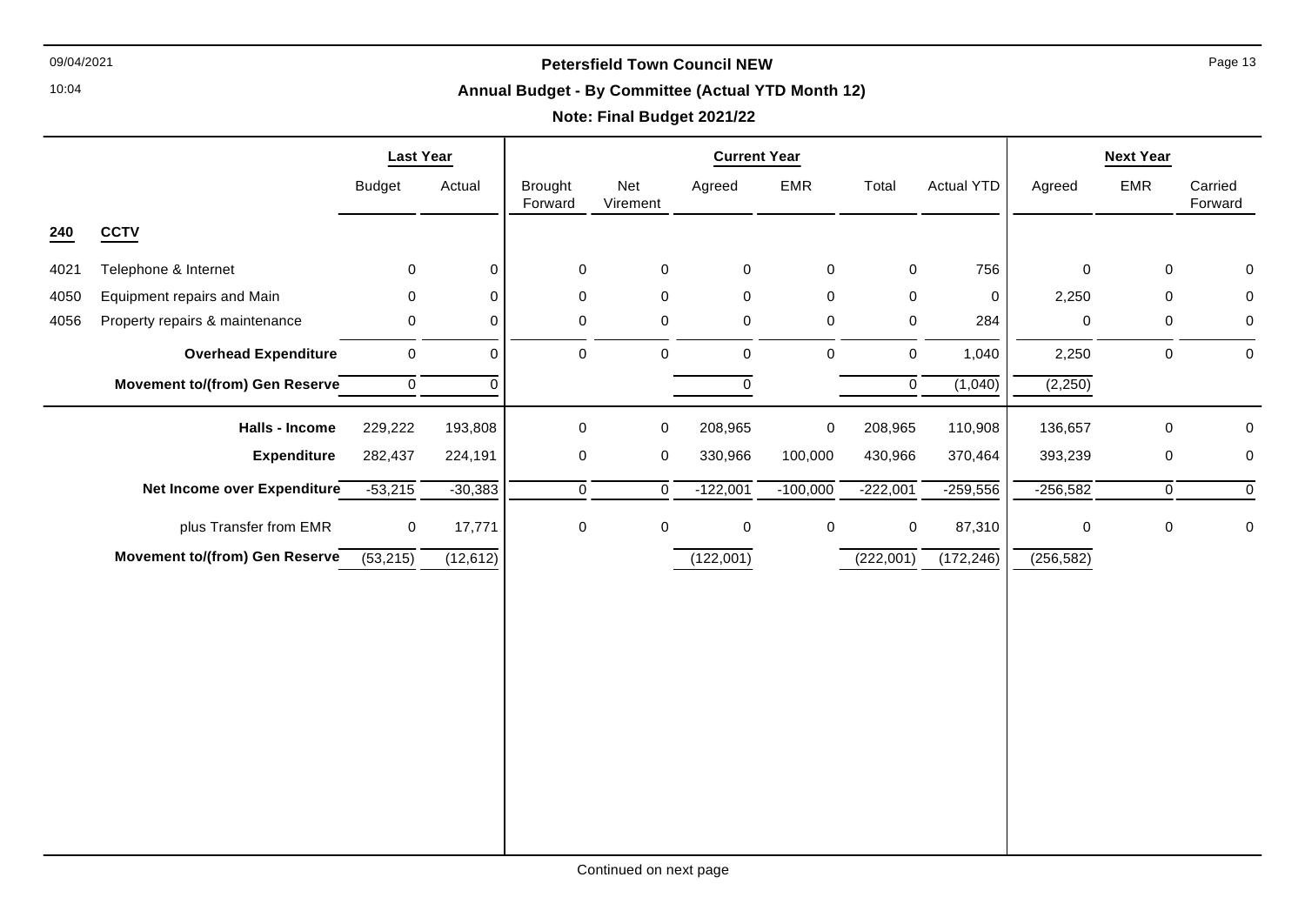10:04

#### **Annual Budget - By Committee (Actual YTD Month 12)**

# **Note: Final Budget 2021/22**

|                |                                 | <b>Last Year</b> |          | <b>Current Year</b>       |                 |             |             |             |                   | <b>Next Year</b> |             |                    |
|----------------|---------------------------------|------------------|----------|---------------------------|-----------------|-------------|-------------|-------------|-------------------|------------------|-------------|--------------------|
|                |                                 | <b>Budget</b>    | Actual   | <b>Brought</b><br>Forward | Net<br>Virement | Agreed      | <b>EMR</b>  | Total       | <b>Actual YTD</b> | Agreed           | <b>EMR</b>  | Carried<br>Forward |
| <b>Grounds</b> |                                 |                  |          |                           |                 |             |             |             |                   |                  |             |                    |
| 300            | <b>Public Open Space</b>        |                  |          |                           |                 |             |             |             |                   |                  |             |                    |
| 1007           | Deposits Retained               | $\Omega$         | 650      | $\mathbf 0$               | $\mathbf 0$     | 0           | $\Omega$    | $\mathbf 0$ | $\Omega$          | $\Omega$         | $\Omega$    |                    |
| 1014           | Rental, Outside Buildings       | 14,646           | 49       | $\mathbf 0$               | $\mathbf 0$     | 47          | $\Omega$    | 47          | 49                | 48               | $\Omega$    |                    |
| 1015           | Open Spaces land rental         | 0                | 5,269    | $\mathbf 0$               | 0               | $\mathbf 0$ | 0           | $\mathbf 0$ | 4,241             | $\Omega$         | $\Omega$    |                    |
| 1025           | <b>Grounds Services</b>         | 0                | 21,186   | $\mathbf 0$               | 0               | 28,600      | 0           | 28,600      | 20,990            | 24,600           | 0           |                    |
| 1030           | Wayleaves                       | $\mathbf{0}$     | 31       | $\mathbf 0$               | 0               | 0           | 0           | $\Omega$    | 26                | 0                | $\Omega$    |                    |
| 1052           | Capital grants received         | 0                | 20,000   | $\mathbf 0$               | 0               | 0           | 0           | 0           | $\Omega$          | 0                | 0           |                    |
| 1053           | <b>Developer Contributions</b>  | 0                | $\Omega$ | $\mathbf 0$               | $\mathbf 0$     | 0           | 0           | $\mathbf 0$ | 127,931           | 0                | $\mathbf 0$ |                    |
| 1055           | Insurance claim proceeds        | $\Omega$         | $\Omega$ | $\mathbf 0$               | 0               | $\mathbf 0$ | 0           | $\Omega$    | 190               | 0                | $\Omega$    |                    |
| 1062           | Misc receipts                   | $\Omega$         | 117      | $\mathbf 0$               | 0               | $\Omega$    | $\Omega$    | $\Omega$    | 10                | $\Omega$         | $\Omega$    |                    |
| 1065           | Community Infrustructure Levy   | 0                | $\Omega$ | 0                         | 0               | $\mathbf 0$ | $\mathbf 0$ | $\mathbf 0$ | 13,115            | 0                | 0           |                    |
|                | <b>Total Income</b>             | 14,646           | 47,301   | 0                         | 0               | 28,647      | $\mathbf 0$ | 28,647      | 166,552           | 24,648           | 0           | $\Omega$           |
| 4000           | Salaries                        | 96,206           | 81,796   | $\mathbf 0$               | 0               | 148,090     | 0           | 148,090     | 112,029           | 156,455          | $\mathbf 0$ |                    |
| 4001           | <b>Employer National Ins</b>    | 8,656            | 4,966    | $\mathbf 0$               | 0               | 14,079      | 0           | 14,079      | 8,183             | 15,164           | 0           |                    |
| 4002           | <b>Employer Supperannuation</b> | 15,489           | 15,809   | $\mathbf 0$               | 0               | 27,989      | $\mathbf 0$ | 27,989      | 20,738            | 31,604           | $\mathbf 0$ |                    |
| 4006           | <b>Travel &amp; Subsistence</b> | 300              | $\Omega$ | $\mathbf 0$               | $\mathbf 0$     | 300         | 0           | 300         | 202               | 300              | $\Omega$    |                    |
| 4007           | <b>Training &amp; Courses</b>   | 1,000            | 875      | $\mathbf 0$               | 0               | 1,000       | 0           | 1,000       | 500               | 1,000            | $\Omega$    |                    |
| 4012           | Water & Sewerage                | 45               | 53       | $\mathbf 0$               | 0               | 45          | 0           | 45          | 6                 | 295              | $\Omega$    |                    |
| 4013           | Rent Payable                    | 740              | 100      | $\mathbf 0$               | $\mathbf 0$     | 4,100       | 0           | 4,100       | 2,000             | 4,100            | $\mathbf 0$ |                    |
| 4014           | Electricity                     | 0                | $\Omega$ | $\mathbf 0$               | 0               | 0           | 0           | 0           | 429               | 500              | $\mathbf 0$ |                    |
| 4016           | Janitoral and Cleaning Mat      | $\Omega$         | $\Omega$ | $\mathbf 0$               | 0               | 0           | 0           | $\Omega$    | 586               | $\Omega$         | $\Omega$    |                    |
| 4017           | <b>Contract Cleaning</b>        | $\Omega$         | 940      | $\Omega$                  | $\Omega$        | $\mathbf 0$ | 0           | $\Omega$    | 549               | 0                | $\Omega$    |                    |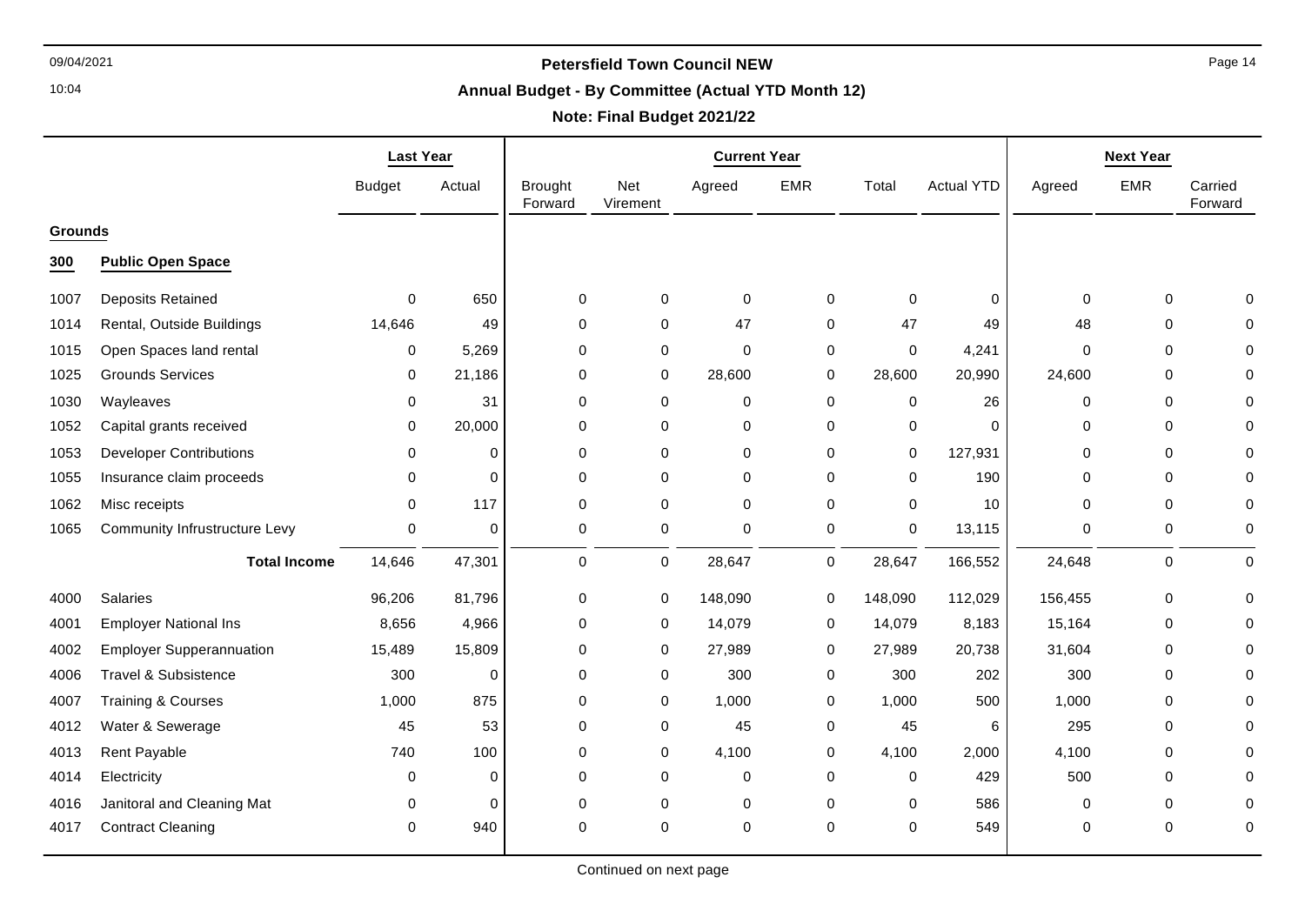10:04

# **Annual Budget - By Committee (Actual YTD Month 12)**

|      |                                   | <b>Last Year</b> |             | <b>Current Year</b>       |                 |          |              |             |                   | <b>Next Year</b> |            |                    |
|------|-----------------------------------|------------------|-------------|---------------------------|-----------------|----------|--------------|-------------|-------------------|------------------|------------|--------------------|
|      |                                   | <b>Budget</b>    | Actual      | <b>Brought</b><br>Forward | Net<br>Virement | Agreed   | <b>EMR</b>   | Total       | <b>Actual YTD</b> | Agreed           | <b>EMR</b> | Carried<br>Forward |
| 4021 | Telephone & Internet              | 400              | 854         | $\mathbf 0$               | $\mathbf 0$     | 1,500    | $\mathbf 0$  | 1,500       | 1,134             | 1,050            | 0          | $\Omega$           |
| 4024 | <b>Office Supplies</b>            | $\Omega$         | $\Omega$    | $\mathbf 0$               | 0               | 0        | $\mathbf 0$  | $\mathbf 0$ | $\Omega$          | 50               | 0          |                    |
| 4025 | Subscriptions                     | $\Omega$         | $\Omega$    | $\mathbf 0$               | 0               | 250      | 0            | 250         | 65                | 250              | 0          |                    |
| 4026 | Insurance                         | 8,695            | 1,289       | $\pmb{0}$                 | 0               | 5,700    | 0            | 5,700       | 244               | 6,850            | 0          |                    |
| 4028 | First Aid/Eye tests/Safety        | 2,980            | 2,602       | $\mathbf 0$               | 0               | 2,230    | 0            | 2,230       | 1,889             | 150              | 0          |                    |
| 4029 | <b>Staff Uniform</b>              | 0                | $\mathbf 0$ | 0                         | 0               | 0        | 0            | 0           | $\Omega$          | 2,000            | 0          |                    |
| 4032 | Staff advertising                 | 600              | 123         | $\mathbf 0$               | $\mathbf 0$     | 500      | $\mathbf 0$  | 500         | $\Omega$          | 500              | 0          |                    |
| 4034 | Other Advertising                 | $\Omega$         | 2,640       | $\mathbf 0$               | 0               | 0        | $\mathbf 0$  | $\Omega$    | $\Omega$          | 0                | 0          |                    |
| 4039 | Consumables                       | $\Omega$         | $\mathbf 0$ | 0                         | $\mathbf 0$     | 0        | 0            | 0           | 0                 | 10,250           | 0          |                    |
| 4040 | <b>Contracted Grounds Main</b>    | 9.605            | 9,133       | $\Omega$                  | $\mathbf 0$     | $\Omega$ | $\mathbf 0$  | $\Omega$    | 536               | $\Omega$         | 0          |                    |
| 4041 | Other Grounds Main                | 46,100           | 11,939      | 0                         | 0               | 35,850   | 5,000        | 40,850      | 15,453            | 22,100           | 0          |                    |
| 4042 | Tree Works                        | 2,100            | 1,640       | $\mathbf 0$               | 0               | 2,100    | 0            | 2,100       | $\Omega$          | 2,100            | 0          |                    |
| 4044 | Litter collection (contract)      | 7,600            | 8,124       | $\mathbf 0$               | 0               | 10,000   | 0            | 10,000      | 12,320            | 11,500           | $\Omega$   |                    |
| 4045 | <b>Hand Tools</b>                 | $\Omega$         | $\Omega$    | $\mathbf 0$               | $\mathbf 0$     | 0        | $\mathbf 0$  | $\mathbf 0$ | 322               | 500              | 0          |                    |
| 4046 | Vehicle Maintenance               | 3,000            | 7,503       | 0                         | 0               | 5,750    | 0            | 5,750       | 7,443             | 8,000            | 0          |                    |
| 4049 | Grounds Depot-No longer in use    | 75,000           | 1,000       | 0                         | 0               | 0        | $\mathbf 0$  | 0           | 19,917            | $\mathbf 0$      | 0          |                    |
| 4050 | <b>Equipment repairs and Main</b> | 3,050            | 4,328       | $\mathbf 0$               | 0               | 3,800    | 10,000       | 13,800      | 34,194            | 3,050            | 0          |                    |
| 4051 | Plant & equipment hire            | 8,500            | 8,747       | $\mathbf 0$               | 0               | 9,200    | $\mathbf 0$  | 9,200       | 8,941             | 13,800           | 0          |                    |
| 4052 | Equipment purchases               | 8,700            | 86,208      | $\,0\,$                   | 0               | 18,700   | 75,000       | 93,700      | 88,401            | 10,200           | 0          |                    |
| 4054 | Play equipment maintenance        | 15,500           | 2,781       | $\mathbf 0$               | 0               | 7,050    | 0            | 7,050       | 3,921             | 8,170            | 0          |                    |
| 4055 | Street Furniture R & R            | 20,000           | 381         | 0                         | 0               | 0        | $\mathbf{0}$ | $\Omega$    | 32,085            | 0                | 0          |                    |
| 4056 | Property repairs & maintenance    | 0                | 175         | 0                         | $\Omega$        | 0        | 0            | $\Omega$    | 0                 | 0                | 0          |                    |
| 4080 | Legal Fees                        | $\Omega$         | 3,639       | 0                         | $\mathbf 0$     | 0        | 0            | $\mathbf 0$ | 0                 | 0                | 0          |                    |
| 4083 | Consultancy                       | $\Omega$         | $\Omega$    | 0                         | 0               | 0        | 0            | $\mathbf 0$ | 137               | 0                | 0          | $\Omega$           |
|      |                                   |                  |             |                           |                 |          |              |             |                   |                  |            |                    |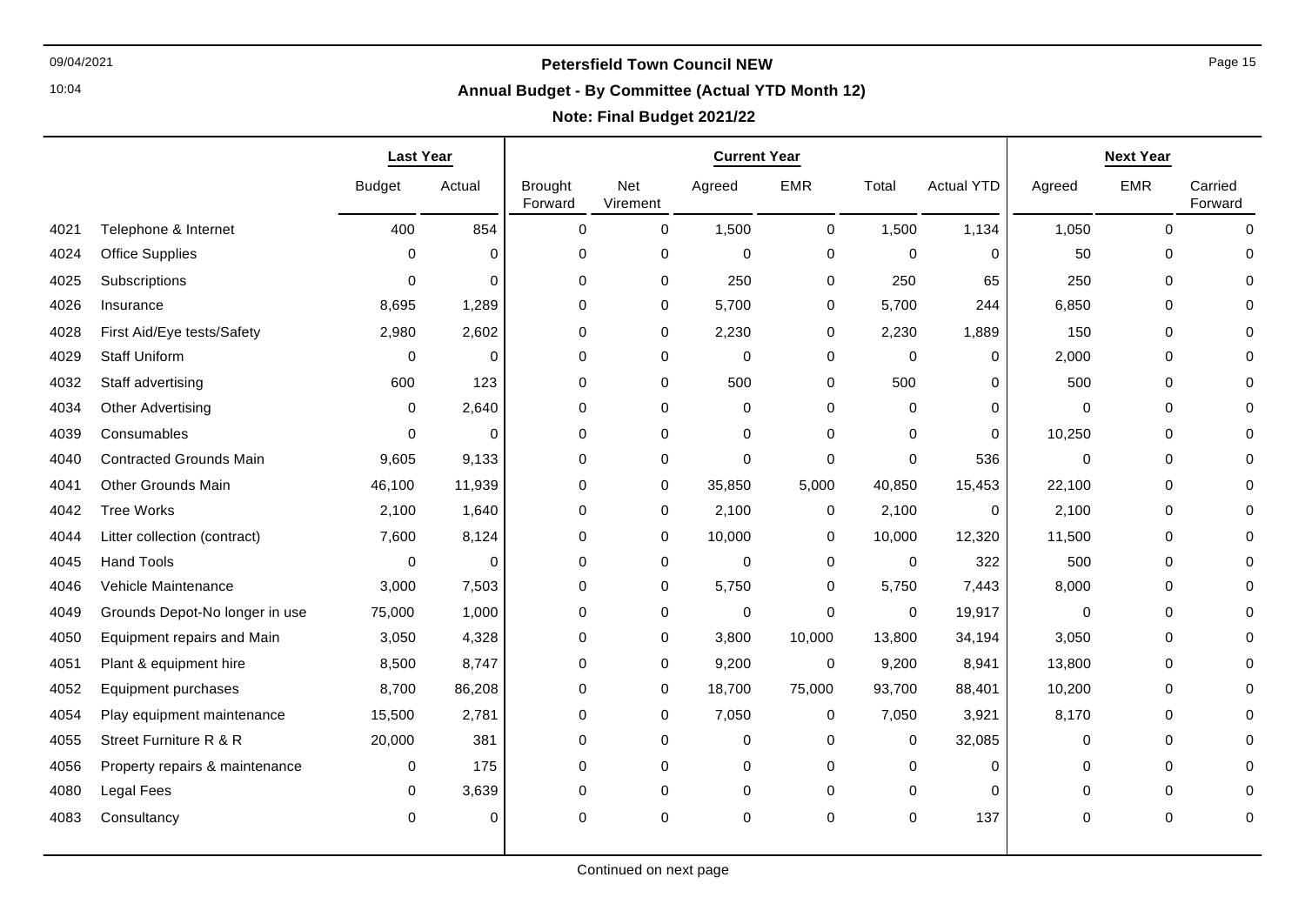#### **Annual Budget - By Committee (Actual YTD Month 12)**

# **Note: Final Budget 2021/22**

|      |                                                       | <b>Last Year</b> |             | <b>Current Year</b>       |                 |             |             |             |                   | <b>Next Year</b> |             |                    |
|------|-------------------------------------------------------|------------------|-------------|---------------------------|-----------------|-------------|-------------|-------------|-------------------|------------------|-------------|--------------------|
|      |                                                       | <b>Budget</b>    | Actual      | <b>Brought</b><br>Forward | Net<br>Virement | Agreed      | <b>EMR</b>  | Total       | <b>Actual YTD</b> | Agreed           | <b>EMR</b>  | Carried<br>Forward |
|      | <b>Overhead Expenditure</b>                           | 334,266          | 257,644     | $\mathbf 0$               | 0               | 298,233     | 90,000      | 388,233     | 372,224           | 309,938          | $\mathbf 0$ | $\Omega$           |
|      | 300 Net Income over Expenditure                       | $-319,620$       | $-210,343$  | $\mathbf 0$               | 0               | $-269,586$  | $-90,000$   | $-359,586$  | $-205,672$        | $-285,290$       | $\mathbf 0$ | 0                  |
| 6000 | plus Transfer from EMR                                | $\mathbf 0$      | 221,544     | $\pmb{0}$                 | 0               | 0           | 0           | 0           | 53,341            | $\mathbf 0$      | 0           | 0                  |
|      | Movement to/(from) Gen Reserve $\overline{(319,620)}$ |                  | 11,201      |                           |                 | (269, 586)  |             | (359, 586)  | (152, 331)        | (285, 290)       |             |                    |
| 304  | Ramshill                                              |                  |             |                           |                 |             |             |             |                   |                  |             |                    |
| 4042 | <b>Tree Works</b>                                     | 0                | $\mathbf 0$ | 0                         | $\pmb{0}$       | 0           | $\mathbf 0$ | 0           | $\mathbf 0$       | 0                | 0           | 0                  |
|      | <b>Overhead Expenditure</b>                           | $\mathbf 0$      | $\Omega$    | $\mathbf 0$               | $\mathbf 0$     | $\mathbf 0$ | $\mathbf 0$ | 0           | $\Omega$          | $\mathbf 0$      | 0           | $\Omega$           |
|      | Movement to/(from) Gen Reserve                        | $\mathbf 0$      | $\Omega$    |                           |                 | $\mathbf 0$ |             | 0           | $\Omega$          | 0                |             |                    |
| 305  | The Heath                                             |                  |             |                           |                 |             |             |             |                   |                  |             |                    |
| 1014 | Rental, Outside Buildings                             | 44,440           | 44,151      | $\mathbf 0$               | 0               | 44,654      | $\mathbf 0$ | 44,654      | 53,057            | 44,872           | 0           | U                  |
| 1015 | Open Spaces land rental                               | 0                | 2,943       | $\mathbf 0$               | $\mathbf 0$     | 0           | $\mathbf 0$ | $\mathbf 0$ | 0                 | $\mathbf 0$      | $\mathbf 0$ | O                  |
| 1023 | Service Charges others                                | $\Omega$         | 299         | $\mathbf 0$               | $\Omega$        | $\Omega$    | $\Omega$    | $\Omega$    | 177               | $\Omega$         | $\mathbf 0$ | O                  |
| 1025 | <b>Grounds Services</b>                               | $\Omega$         | 120         | $\mathbf 0$               | 0               | $\mathbf 0$ | 0           | 0           | 0                 | $\Omega$         | $\mathbf 0$ | 0                  |
| 1040 | <b>Boating Rights</b>                                 | 1,681            | 2,132       | $\mathbf 0$               | 0               | 1,715       | $\mathbf 0$ | 1,715       | 412               | 1,749            | $\mathbf 0$ | $\Omega$           |
| 1041 | Angling Rights                                        | 2,651            | 1,823       | $\Omega$                  | $\mathbf 0$     | 2,704       | 0           | 2,704       | 4,575             | 2,758            | $\mathbf 0$ | 0                  |
| 1051 | Grants received                                       | 0                | 1,000       | $\mathbf 0$               | $\mathbf 0$     | $\mathbf 0$ | 0           | 0           | $\Omega$          | $\Omega$         | 0           | O                  |
| 1053 | <b>Developer Contributions</b>                        | 0                | 120,000     | $\mathbf 0$               | 0               | 0           | 0           | 0           | 0                 | $\Omega$         | 0           | 0                  |
| 1065 | Community Infrustructure Levy                         | $\mathbf 0$      | 40,600      | 0                         | $\pmb{0}$       | 0           | $\mathbf 0$ | 0           | $\Omega$          | 0                | 0           | $\mathbf 0$        |
|      | <b>Total Income</b>                                   | 48,772           | 213,068     | $\Omega$                  | $\mathbf 0$     | 49,073      | $\mathbf 0$ | 49,073      | 58,221            | 49,379           | 0           | $\Omega$           |
| 4012 | Water & Sewerage                                      | 3,000            | 2,696       | $\mathbf 0$               | 0               | 2,500       | $\mathbf 0$ | 2,500       | 9,735             | 2,500            | 0           | 0                  |
| 4014 | Electricity                                           | 1,200            | 1,190       | $\mathbf 0$               | 0               | 1,500       | 0           | 1,500       | 1,417             | 1,500            | $\mathbf 0$ | $\mathbf 0$        |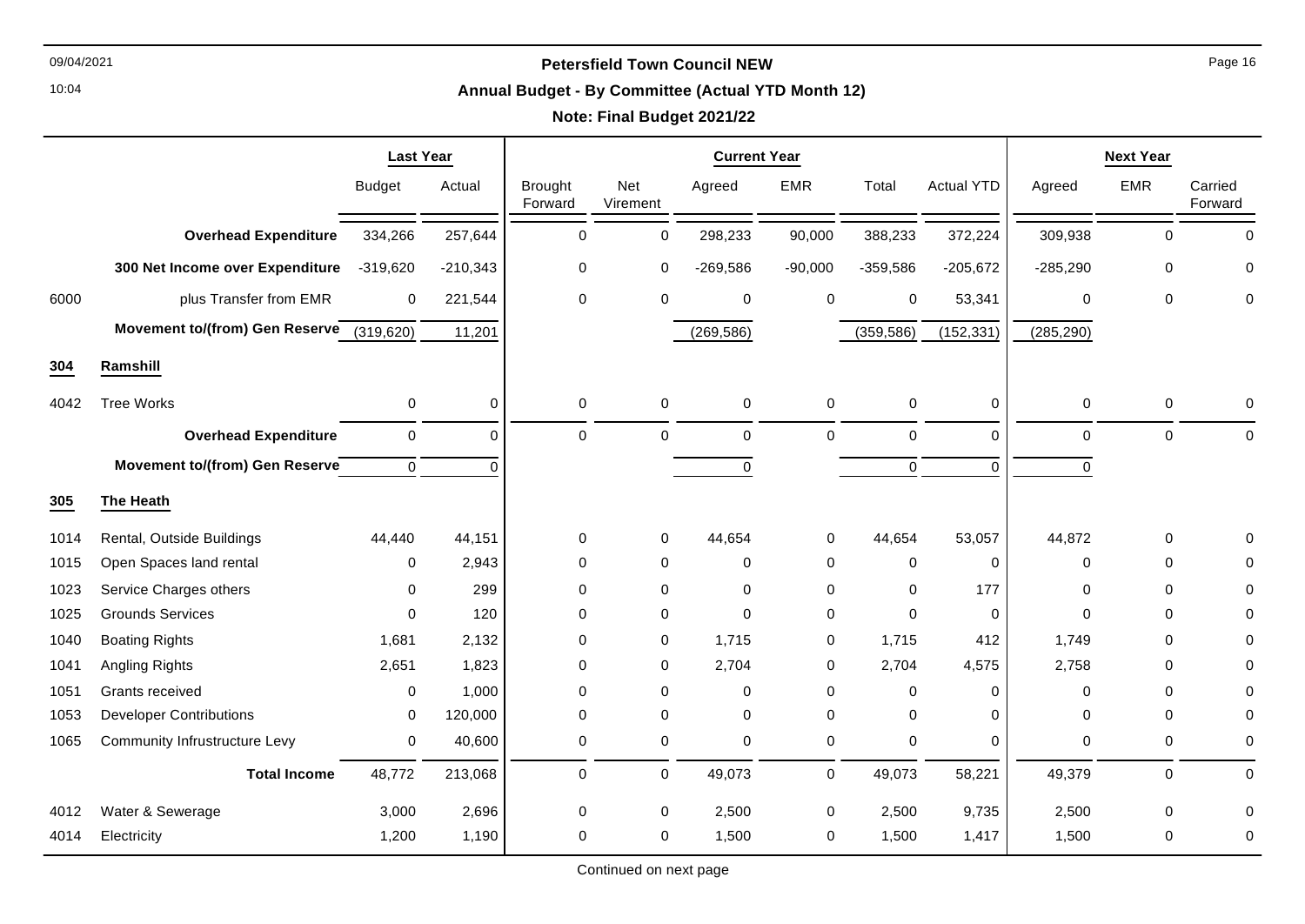10:04

#### **Annual Budget - By Committee (Actual YTD Month 12)**

## **Note: Final Budget 2021/22**

|      |                                       | <b>Last Year</b> |             |                           |                 | <b>Current Year</b> |              | <b>Next Year</b> |                   |             |             |                    |
|------|---------------------------------------|------------------|-------------|---------------------------|-----------------|---------------------|--------------|------------------|-------------------|-------------|-------------|--------------------|
|      |                                       | <b>Budget</b>    | Actual      | <b>Brought</b><br>Forward | Net<br>Virement | Agreed              | <b>EMR</b>   | Total            | <b>Actual YTD</b> | Agreed      | <b>EMR</b>  | Carried<br>Forward |
| 4016 | Janitoral and Cleaning Mat            | 1,550            | 1,956       | 0                         | $\pmb{0}$       | 2,600               | $\mathsf{O}$ | 2,600            | 1,668             | 2,600       | 0           | $\Omega$           |
| 4021 | Telephone & Internet                  | 140              | 291         | $\Omega$                  | $\mathbf 0$     | 140                 | 0            | 140              | 132               | 140         | $\Omega$    | 0                  |
| 4026 | Insurance                             | 1,275            | 1,409       | $\Omega$                  | $\mathbf 0$     | 990                 | 0            | 990              | 666               | 570         | $\Omega$    | $\Omega$           |
| 4039 | Consumables                           | 0                | 0           | 0                         | 0               | $\mathbf 0$         | 0            | $\mathbf 0$      | 0                 | 2,500       | $\mathbf 0$ | 0                  |
| 4040 | <b>Contracted Grounds Main</b>        | 5,480            | 4,255       | 0                         | $\mathbf 0$     | 1,100               | 0            | 1,100            | 766               | 1,000       | $\Omega$    | $\Omega$           |
| 4041 | <b>Other Grounds Main</b>             | 22,300           | 434,593     | 0                         | 0               | 12,300              | 0            | 12,300           | 112,250           | 26,300      | 0           | 0                  |
| 4042 | <b>Tree Works</b>                     | 1,500            | 3,900       | 0                         | $\mathbf 0$     | 1,500               | 0            | 1,500            | 700               | 1,500       | $\mathbf 0$ | $\Omega$           |
| 4050 | Equipment repairs and Main            | 0                | 5           | 0                         | $\pmb{0}$       | $\mathbf 0$         | 0            | $\pmb{0}$        | 0                 | $\Omega$    | $\mathbf 0$ | 0                  |
| 4051 | Plant & equipment hire                | 500              | 498         | 0                         | 0               | 500                 | 0            | 500              | 6,493             | 500         | $\mathbf 0$ | 0                  |
| 4052 | Equipment purchases                   | $\Omega$         | 372         | $\Omega$                  | $\mathbf 0$     | $\Omega$            | 0            | $\mathbf 0$      | 24                | $\Omega$    | $\Omega$    | $\Omega$           |
| 4054 | Play equipment maintenance            | 2,820            | 2,590       | 0                         | 0               | 3,820               | 0            | 3,820            | 5,487             | 3,820       | $\mathbf 0$ | $\Omega$           |
| 4055 | Street Furniture R & R                | 0                | 0           | 0                         | 0               | $\mathbf 0$         | 0            | 0                | 0                 | $\Omega$    | 0           | 0                  |
| 4056 | Property repairs & maintenance        | 1,350            | 6,322       | 0                         | 0               | 2,100               | 0            | 2,100            | 1,883             | 2,100       | 0           | 0                  |
| 4066 | <b>Heath Pond Assoc Expenses</b>      | 500              | 142         | 0                         | 0               | 500                 | 0            | 500              | 495               | 500         | 0           | $\Omega$           |
| 4080 | <b>Legal Fees</b>                     | 1,000            | 0           | 0                         | $\pmb{0}$       | 1,000               | 0            | 1,000            | 0                 | 1,000       | $\mathbf 0$ | 0                  |
| 4083 | Consultancy                           | 0                | $\mathbf 0$ | 0                         | $\pmb{0}$       | 0                   | $\mathbf 0$  | 0                | 7,040             | 0           | 0           | 0                  |
|      | <b>Overhead Expenditure</b>           | 42,615           | 460,220     | 0                         | 0               | 30,550              | $\mathbf 0$  | 30,550           | 148,757           | 46,530      | 0           | $\Omega$           |
|      | 305 Net Income over Expenditure       | 6,157            | $-247,152$  | 0                         | 0               | 18,523              | 0            | 18,523           | $-90,536$         | 2,849       | 0           | 0                  |
| 6000 | plus Transfer from EMR                | 0                | 208,247     | 0                         | $\mathbf 0$     | $\mathbf 0$         | 0            | 0                | 61,529            | $\mathbf 0$ | $\mathbf 0$ | 0                  |
|      | <b>Movement to/(from) Gen Reserve</b> | 6,157            | (38, 905)   |                           |                 | 18,523              |              | 18,523           | (29,007)          | 2,849       |             |                    |
| 310  | The High Meadow                       |                  |             |                           |                 |                     |              |                  |                   |             |             |                    |
| 1050 | Donations received                    | 500              | 0           | 0                         | 0               | 500                 | 0            | 500              | 0                 | 500         | 0           | 0                  |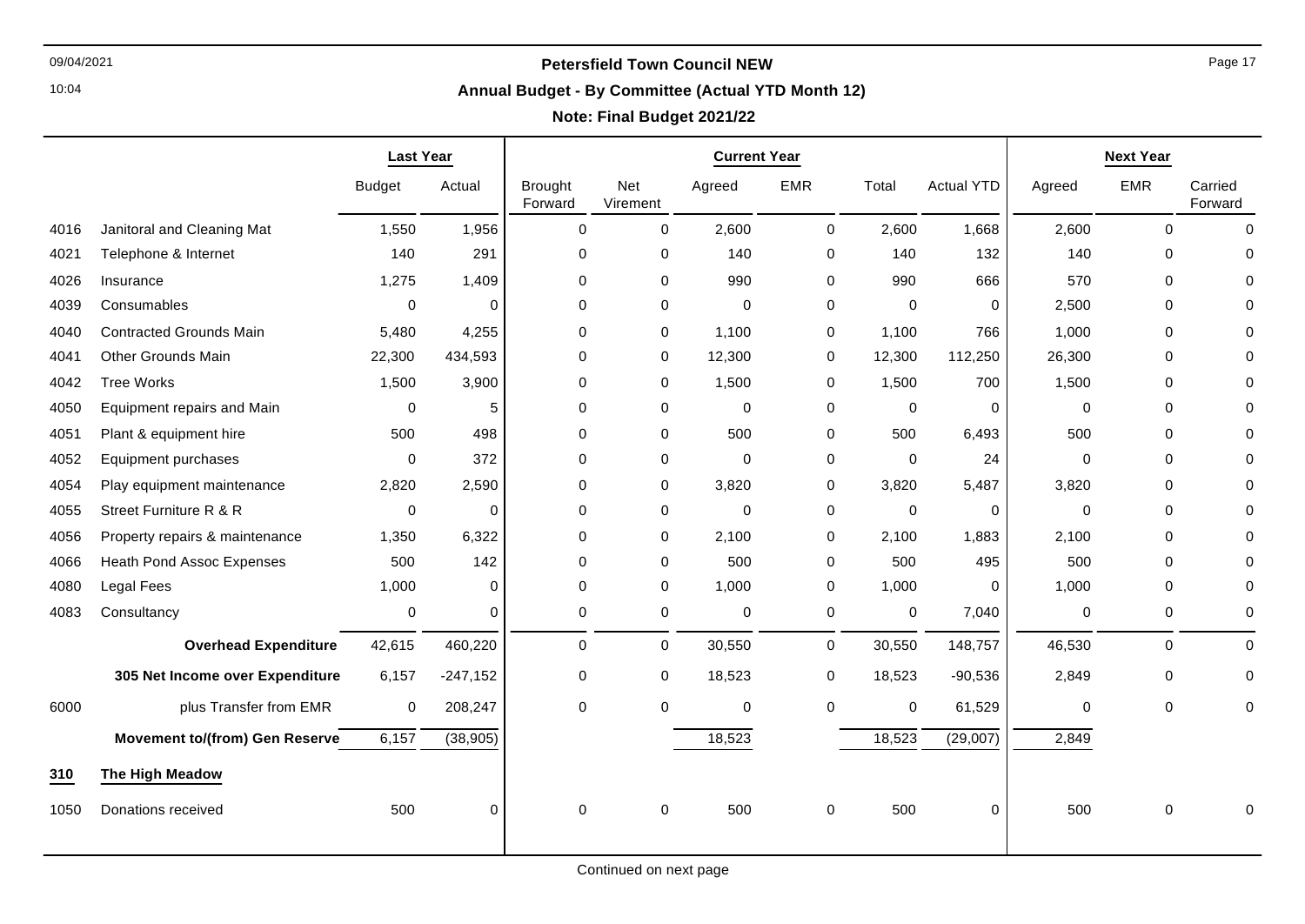10:04

#### **Annual Budget - By Committee (Actual YTD Month 12)**

## **Note: Final Budget 2021/22**

|      |                                       | <b>Last Year</b> |           | <b>Current Year</b>       |                 |             |             |             |                   | <b>Next Year</b> |             |                    |
|------|---------------------------------------|------------------|-----------|---------------------------|-----------------|-------------|-------------|-------------|-------------------|------------------|-------------|--------------------|
|      |                                       | <b>Budget</b>    | Actual    | <b>Brought</b><br>Forward | Net<br>Virement | Agreed      | <b>EMR</b>  | Total       | <b>Actual YTD</b> | Agreed           | <b>EMR</b>  | Carried<br>Forward |
|      | <b>Total Income</b>                   | 500              | $\pmb{0}$ | 0                         | 0               | 500         | $\pmb{0}$   | 500         | 0                 | 500              | 0           | $\mathbf 0$        |
| 4040 | <b>Contracted Grounds Main</b>        | 775              | 729       | 0                         | 0               | 0           | $\mathbf 0$ | $\mathbf 0$ | 0                 | $\mathbf 0$      | $\mathbf 0$ | 0                  |
| 4041 | <b>Other Grounds Main</b>             | 0                | 350       | 0                         | 0               | $\mathbf 0$ | $\mathbf 0$ | $\mathbf 0$ | 0                 | 0                | $\mathbf 0$ | 0                  |
| 4042 | <b>Tree Works</b>                     | 100              | 400       | 0                         | 0               | 100         | 0           | 100         | 0                 | 100              | $\mathbf 0$ | 0                  |
|      | <b>Overhead Expenditure</b>           | 875              | 1,479     | 0                         | 0               | 100         | $\mathbf 0$ | 100         | $\Omega$          | 100              | $\Omega$    | $\mathbf 0$        |
|      | <b>Movement to/(from) Gen Reserve</b> | (375)            | (1, 479)  |                           |                 | 400         |             | 400         | 0                 | 400              |             |                    |
| 315  | <b>Tilmore Allotments</b>             |                  |           |                           |                 |             |             |             |                   |                  |             |                    |
| 1007 | <b>Deposits Retained</b>              | $\mathsf 0$      | 120       | $\mathbf 0$               | 0               | $\pmb{0}$   | $\mathbf 0$ | $\pmb{0}$   | 120               | $\mathbf 0$      | 0           | $\mathbf 0$        |
| 1031 | <b>Allotment Rents</b>                | 2,479            | 2,614     | $\mathbf 0$               | 0               | 2,529       | $\mathbf 0$ | 2,529       | 2,659             | 2,580            | 0           | 0                  |
|      | <b>Total Income</b>                   | 2,479            | 2,734     | 0                         | 0               | 2,529       | $\mathbf 0$ | 2,529       | 2,779             | 2,580            | $\mathbf 0$ | 0                  |
| 4047 | Not in use                            | 0                | 23        | 0                         | 0               | $\pmb{0}$   | $\pmb{0}$   | $\pmb{0}$   | 0                 | $\mathbf 0$      | 0           | $\pmb{0}$          |
|      | <b>Direct Expenditure</b>             | 0                | 23        | 0                         | 0               | $\pmb{0}$   | $\mathbf 0$ | $\pmb{0}$   | $\Omega$          | $\mathbf 0$      | $\mathbf 0$ | $\pmb{0}$          |
| 4012 | Water & Sewerage                      | 400              | 655       | 0                         | 0               | 750         | $\mathbf 0$ | 750         | 817               | 750              | $\mathbf 0$ | $\mathbf 0$        |
| 4025 | Subscriptions                         | 75               | 50        | 0                         | 0               | 75          | 0           | 75          | 50                | 50               | $\Omega$    | $\mathbf 0$        |
| 4041 | <b>Other Grounds Main</b>             | 650              | 85        | $\mathbf 0$               | 0               | 650         | 0           | 650         | 89                | 650              | $\mathbf 0$ | $\mathbf 0$        |
| 4042 | <b>Tree Works</b>                     | 500              | 750       | $\mathbf 0$               | 0               | 500         | $\mathbf 0$ | 500         | 1,579             | 500              | $\mathbf 0$ | 0                  |
| 4051 | Plant & equipment hire                | 250              | 145       | 0                         | 0               | 250         | $\mathbf 0$ | 250         | 0                 | 250              | 0           | $\pmb{0}$          |
|      | <b>Overhead Expenditure</b>           | 1,875            | 1,684     | $\mathbf 0$               | 0               | 2,225       | $\mathbf 0$ | 2,225       | 2,535             | 2,200            | $\mathbf 0$ | $\mathbf 0$        |
|      | <b>Movement to/(from) Gen Reserve</b> | 604              | 1,027     |                           |                 | 304         |             | 304         | 244               | 380              |             |                    |
| 320  | <b>Love LaneP/Field</b>               |                  |           |                           |                 |             |             |             |                   |                  |             |                    |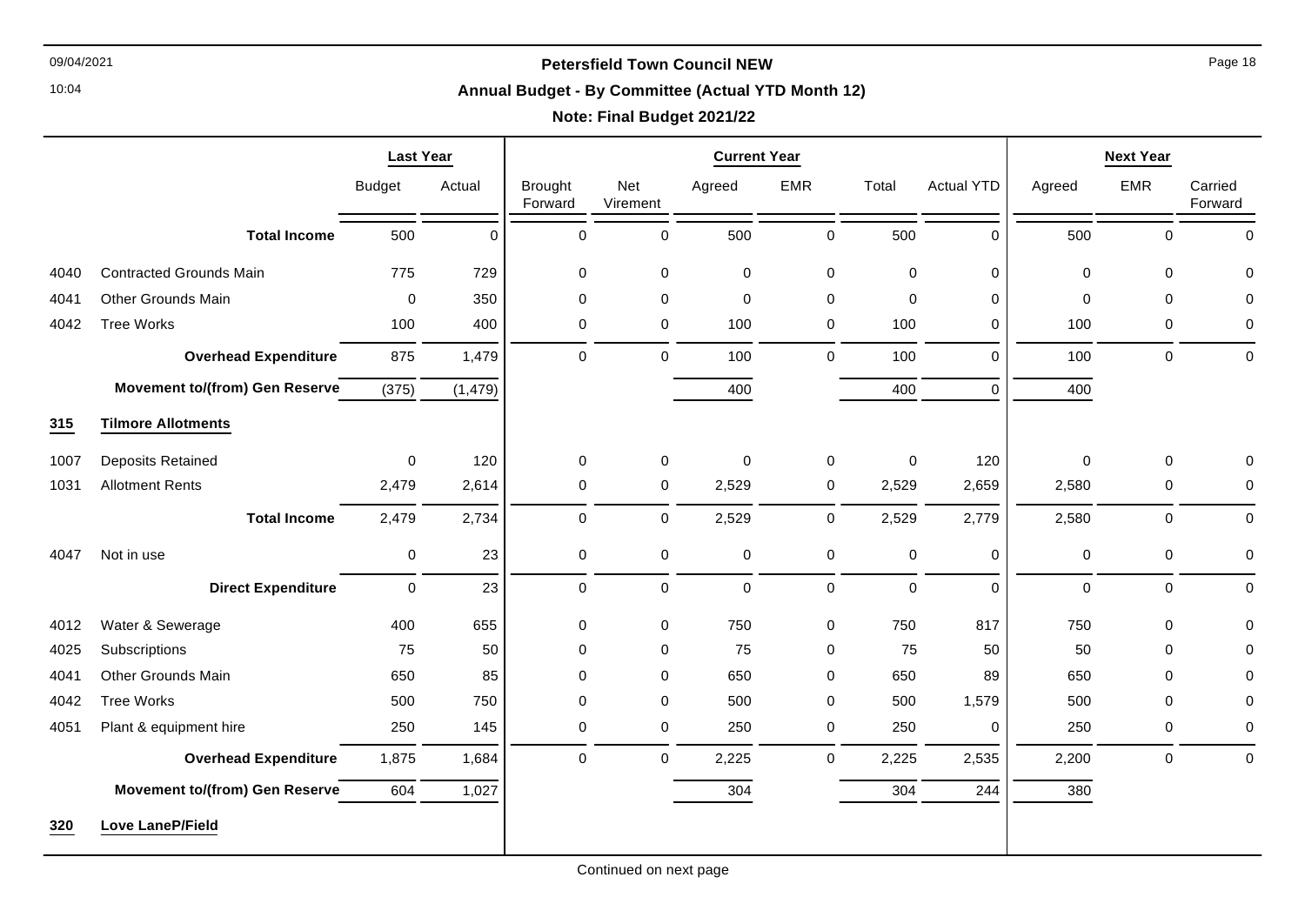10:04

#### **Annual Budget - By Committee (Actual YTD Month 12)**

# **Note: Final Budget 2021/22**

|      |                                       | <b>Last Year</b> |           | <b>Current Year</b>       |                 |             |             |             |                   |             | <b>Next Year</b> |                    |
|------|---------------------------------------|------------------|-----------|---------------------------|-----------------|-------------|-------------|-------------|-------------------|-------------|------------------|--------------------|
|      |                                       | <b>Budget</b>    | Actual    | <b>Brought</b><br>Forward | Net<br>Virement | Agreed      | <b>EMR</b>  | Total       | <b>Actual YTD</b> | Agreed      | <b>EMR</b>       | Carried<br>Forward |
| 1014 | Rental, Outside Buildings             | 3,268            | 0         | $\mathbf 0$               | 0               | 3,268       | $\mathbf 0$ | 3,268       | $\mathbf 0$       | 3,268       | $\mathbf 0$      | $\mathbf 0$        |
| 1015 | Open Spaces land rental               | 2,000            | $\Omega$  | $\mathbf 0$               | 0               | 2,000       | 0           | 2,000       | $\Omega$          | 2,000       | $\Omega$         | $\Omega$           |
| 1036 | <b>Football Pitches</b>               | 1,513            | 554       | 0                         | 0               | 1,543       | 0           | 1,543       | 1,618             | 1,539       | 0                | 0                  |
|      | <b>Total Income</b>                   | 6,781            | 554       | $\pmb{0}$                 | 0               | 6,811       | $\mathbf 0$ | 6,811       | 1,618             | 6,807       | $\mathbf 0$      | $\mathbf 0$        |
| 4021 | Telephone & Internet                  | $\mathbf 0$      | 125       | $\mathbf 0$               | $\mathbf 0$     | $\pmb{0}$   | $\mathbf 0$ | $\mathbf 0$ | 240               | 500         | $\mathbf 0$      | $\Omega$           |
| 4026 | Insurance                             | 220              | $\Omega$  | $\Omega$                  | 0               | 0           | 0           | $\Omega$    | $\Omega$          | $\Omega$    | $\Omega$         | 0                  |
| 4040 | <b>Contracted Grounds Main</b>        | 9,425            | 7,237     | $\mathbf 0$               | 0               | 750         | 0           | 750         | $\Omega$          | $\Omega$    | $\Omega$         |                    |
| 4041 | <b>Other Grounds Main</b>             | 2,050            | 1,739     | 0                         | 0               | 9,050       | 0           | 9,050       | 2,761             | 4,050       | 0                |                    |
| 4042 | <b>Tree Works</b>                     | 750              | 805       | $\mathbf 0$               | 0               | 1,250       | 0           | 1,250       | 0                 | 1,250       | $\mathbf 0$      | 0                  |
| 4051 | Plant & equipment hire                | 0                | 28        | $\mathbf 0$               | 0               | $\pmb{0}$   | 0           | $\Omega$    | 69                | $\mathbf 0$ | $\mathbf 0$      | 0                  |
| 4054 | Play equipment maintenance            | 1,520            | 2,519     | $\mathbf 0$               | 0               | 1,520       | 0           | 1,520       | 717               | 1,520       | 0                | 0                  |
| 4056 | Property repairs & maintenance        | 0                | 225       | 0                         | 0               | 0           | 0           | 0           | 0                 | 0           | 0                | 0                  |
|      | <b>Overhead Expenditure</b>           | 13,965           | 12,678    | $\mathbf 0$               | $\mathbf 0$     | 12,570      | $\mathbf 0$ | 12,570      | 3,786             | 7,320       | $\mathbf 0$      | 0                  |
|      | 320 Net Income over Expenditure       | $-7,184$         | $-12,124$ | $\mathbf 0$               | $\mathbf 0$     | $-5,759$    | $\mathbf 0$ | $-5,759$    | $-2,168$          | $-513$      | 0                | $\Omega$           |
| 6000 | plus Transfer from EMR                | $\mathbf 0$      | 418       | $\mathbf 0$               | $\mathbf 0$     | $\mathbf 0$ | 0           | $\mathbf 0$ | $\Omega$          | 0           | $\mathbf 0$      | $\Omega$           |
|      | <b>Movement to/(from) Gen Reserve</b> | (7, 184)         | (11, 706) |                           |                 | (5,759)     |             | (5,759)     | (2, 168)          | (513)       |                  |                    |
| 321  | <b>Pennes Farm P/Field</b>            |                  |           |                           |                 |             |             |             |                   |             |                  |                    |
| 1014 | Rental, Outside Buildings             | 960              | 978       | $\mathbf 0$               | 0               | 960         | $\mathbf 0$ | 960         | 978               | 960         | 0                | 0                  |
| 1015 | Open Spaces land rental               | 263              | 1,019     | $\Omega$                  | 0               | 268         | 0           | 268         | $\Omega$          | 273         | $\Omega$         |                    |
| 1035 | <b>Rugby Pitches</b>                  | 5,398            | 5,375     | $\mathbf 0$               | 0               | 5,423       | 0           | 5,423       | 5,399             | 5,448       | $\mathbf 0$      | 0                  |
| 1036 | <b>Football Pitches</b>               | 2,196            | 1,606     | $\mathbf 0$               | 0               | 2,239       | 0           | 2,239       | 0                 | 2,284       | 0                | 0                  |
|      | <b>Total Income</b>                   | 8,817            | 8,978     | $\mathbf 0$               | 0               | 8,890       | 0           | 8,890       | 6,377             | 8,965       | 0                | $\mathbf 0$        |

Continued on next page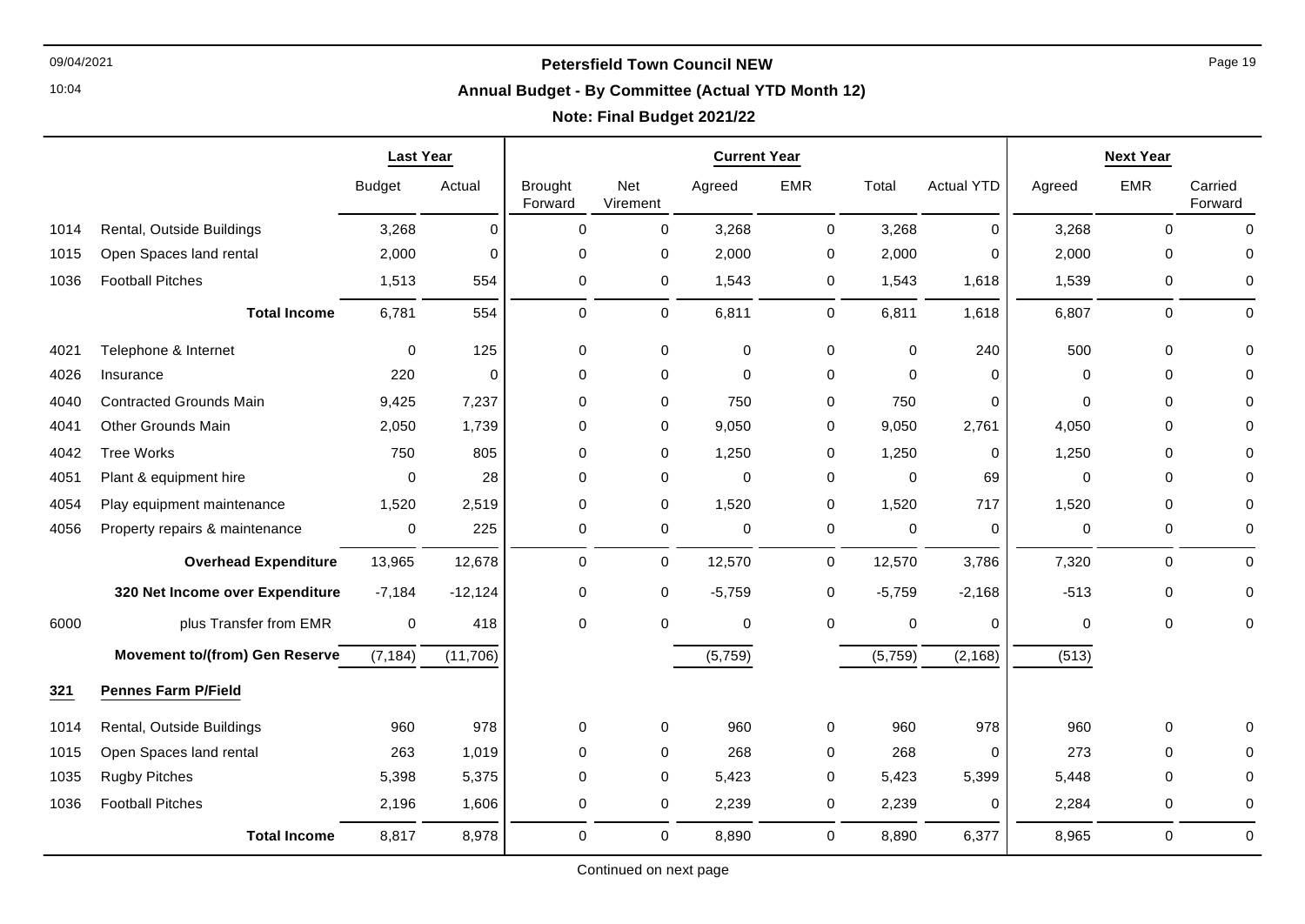10:04

#### **Annual Budget - By Committee (Actual YTD Month 12)**

|      |                                       | <b>Last Year</b> |           | <b>Current Year</b>       |                 |             |             | <b>Next Year</b> |                   |             |             |                    |
|------|---------------------------------------|------------------|-----------|---------------------------|-----------------|-------------|-------------|------------------|-------------------|-------------|-------------|--------------------|
|      |                                       | <b>Budget</b>    | Actual    | <b>Brought</b><br>Forward | Net<br>Virement | Agreed      | <b>EMR</b>  | Total            | <b>Actual YTD</b> | Agreed      | <b>EMR</b>  | Carried<br>Forward |
| 4040 | <b>Contracted Grounds Main</b>        | 22,470           | 20,303    | 0                         | 0               | 0           | $\mathbf 0$ | 0                | 0                 | $\Omega$    | $\mathbf 0$ | 0                  |
| 4041 | <b>Other Grounds Main</b>             | 1,200            | 13,258    | 0                         | 0               | 3,700       | 10,000      | 13,700           | 7,851             | 3,700       | $\mathbf 0$ | $\Omega$           |
| 4042 | <b>Tree Works</b>                     | 750              | 930       | 0                         | 0               | 750         | $\mathbf 0$ | 750              | 0                 | 750         | $\mathbf 0$ | 0                  |
| 4052 | Equipment purchases                   | 5,000            | 1,993     | 0                         | 0               | 5,000       | 0           | 5,000            | 0                 | 5,000       | $\mathbf 0$ | 0                  |
| 4054 | Play equipment maintenance            | 1,820            | 559       | 0                         | 0               | 1,820       | 0           | 1,820            | 694               | 1,820       | $\mathbf 0$ | 0                  |
| 4056 | Property repairs & maintenance        | 50               | 0         | 0                         | 0               | 50          | 0           | 50               | 0                 | 50          | 0           | 0                  |
| 4080 | Legal Fees                            | 5,000            | 0         | 0                         | 0               | 5,000       | 0           | 5,000            | 0                 | 2,000       | 0           | 0                  |
|      | <b>Overhead Expenditure</b>           | 36,290           | 37,043    | 0                         | 0               | 16,320      | 10,000      | 26,320           | 8,545             | 13,320      | $\mathbf 0$ | $\mathbf 0$        |
|      | 321 Net Income over Expenditure       | $-27,473$        | $-28,065$ | 0                         | 0               | $-7,430$    | $-10,000$   | $-17,430$        | $-2,167$          | $-4,355$    | $\mathbf 0$ | $\mathbf 0$        |
| 6000 | plus Transfer from EMR                | $\pmb{0}$        | 1,050     | 0                         | 0               | 0           | $\mathbf 0$ | 0                | 0                 | 0           | 0           | 0                  |
|      | <b>Movement to/(from) Gen Reserve</b> | (27, 473)        | (27, 015) |                           |                 | (7, 430)    |             | (17, 430)        | (2, 167)          | (4, 355)    |             |                    |
| 322  | <b>Avenue P/Field</b>                 |                  |           |                           |                 |             |             |                  |                   |             |             |                    |
| 1006 | Letting Misc Fees                     | 0                | 263       | 0                         | 0               | 0           | 0           | 0                | 74                | $\Omega$    | $\mathbf 0$ | 0                  |
| 1015 | Open Spaces land rental               | 750              | 653       | 0                         | 0               | 750         | 0           | 750              | 285               | 750         | 0           | 0                  |
|      | <b>Total Income</b>                   | 750              | 917       | 0                         | 0               | 750         | $\mathbf 0$ | 750              | 359               | 750         | $\mathbf 0$ | $\mathbf 0$        |
| 4012 | Water & Sewerage                      | 250              | 293       | 0                         | 0               | 325         | 0           | 325              | 238               | 325         | $\mathbf 0$ | $\mathbf 0$        |
| 4040 | <b>Contracted Grounds Main</b>        | 1,030            | 972       | 0                         | 0               | $\mathbf 0$ | $\mathbf 0$ | 0                | 0                 | $\mathbf 0$ | $\mathbf 0$ | $\Omega$           |
| 4041 | Other Grounds Main                    | 1,500            | 1,926     | 0                         | 0               | 1,500       | 0           | 1,500            | 3,112             | 1,500       | 0           | 0                  |
| 4042 | <b>Tree Works</b>                     | 300              | 0         | 0                         | 0               | 300         | $\mathbf 0$ | 300              | 0                 | 300         | $\Omega$    | 0                  |
| 4056 | Property repairs & maintenance        | 0                | 23        | 0                         | 0               | 0           | 0           | 0                | 0                 | 0           | 0           | 0                  |
|      | <b>Overhead Expenditure</b>           | 3,080            | 3,214     | 0                         | 0               | 2,125       | $\mathbf 0$ | 2,125            | 3,350             | 2,125       | 0           | $\mathbf 0$        |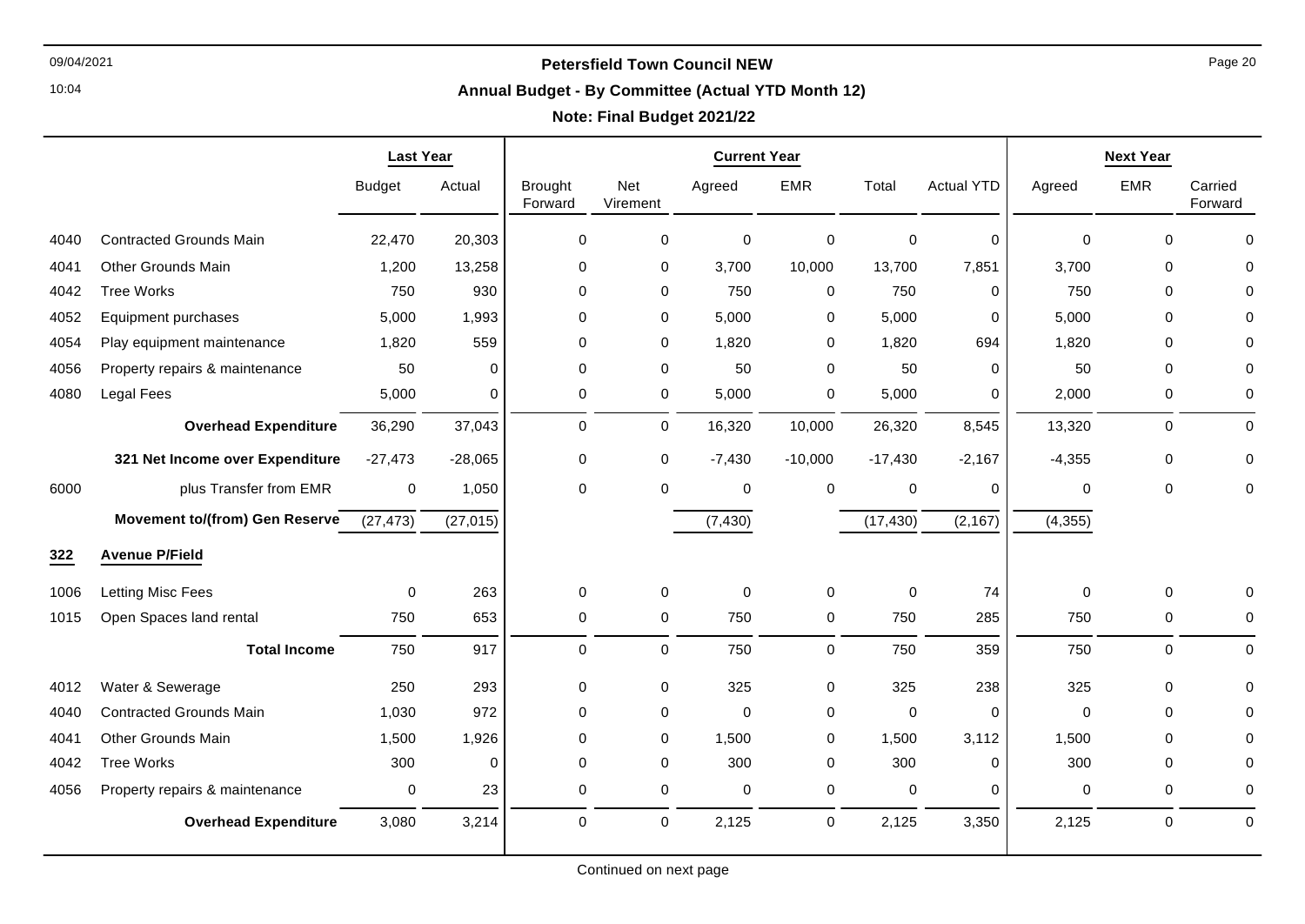#### **Annual Budget - By Committee (Actual YTD Month 12)**

# **Note: Final Budget 2021/22**

|      |                                          | <b>Last Year</b> |            | <b>Current Year</b> |                 |            |             |             | <b>Next Year</b> |             |             |                    |
|------|------------------------------------------|------------------|------------|---------------------|-----------------|------------|-------------|-------------|------------------|-------------|-------------|--------------------|
|      |                                          | <b>Budget</b>    | Actual     | Brought<br>Forward  | Net<br>Virement | Agreed     | <b>EMR</b>  | Total       | Actual YTD       | Agreed      | EMR         | Carried<br>Forward |
|      | 322 Net Income over Expenditure          | $-2,330$         | $-2,297$   | $\mathbf 0$         | $\mathbf 0$     | $-1,375$   | $\mathbf 0$ | $-1,375$    | $-2,991$         | $-1,375$    | $\pmb{0}$   | 0                  |
| 6000 | plus Transfer from EMR                   | $\mathbf 0$      | 418        | 0                   | 0               | 0          | $\mathbf 0$ | $\mathbf 0$ | $\Omega$         | $\mathbf 0$ | $\pmb{0}$   | $\mathbf 0$        |
|      | Movement to/(from) Gen Reserve           | (2, 330)         | (1,879)    |                     |                 | (1, 375)   |             | (1, 375)    | (2,991)          | (1, 375)    |             |                    |
|      | <b>Grounds - Income</b>                  | 82,745           | 273,553    | 0                   | $\mathbf 0$     | 97,200     | $\mathbf 0$ | 97,200      | 235,907          | 93,629      | $\pmb{0}$   | 0                  |
|      | <b>Expenditure</b>                       | 432,966          | 773,985    | $\mathbf 0$         | $\mathsf{O}$    | 362,123    | 100,000     | 462,123     | 539,197          | 381,533     | $\pmb{0}$   | 0                  |
|      | Net Income over Expenditure              | $-350,221$       | $-500,433$ | $\mathbf 0$         | $\mathbf 0$     | $-264,923$ | $-100,000$  | $-364,923$  | $-303,290$       | $-287,904$  | $\mathbf 0$ | $\mathbf 0$        |
|      | plus Transfer from EMR                   | 0                | 431,677    | $\mathbf 0$         | $\mathsf{O}$    | 0          | $\mathbf 0$ | 0           | 114,870          | 0           | $\pmb{0}$   | 0                  |
|      | Movement to/(from) Gen Reserve (350,221) |                  | (68, 756)  |                     |                 | (264, 923) |             | (364, 923)  | (188, 420)       | (287, 904)  |             |                    |
|      |                                          |                  |            |                     |                 |            |             |             |                  |             |             |                    |
|      |                                          |                  |            |                     |                 |            |             |             |                  |             |             |                    |
|      |                                          |                  |            |                     |                 |            |             |             |                  |             |             |                    |